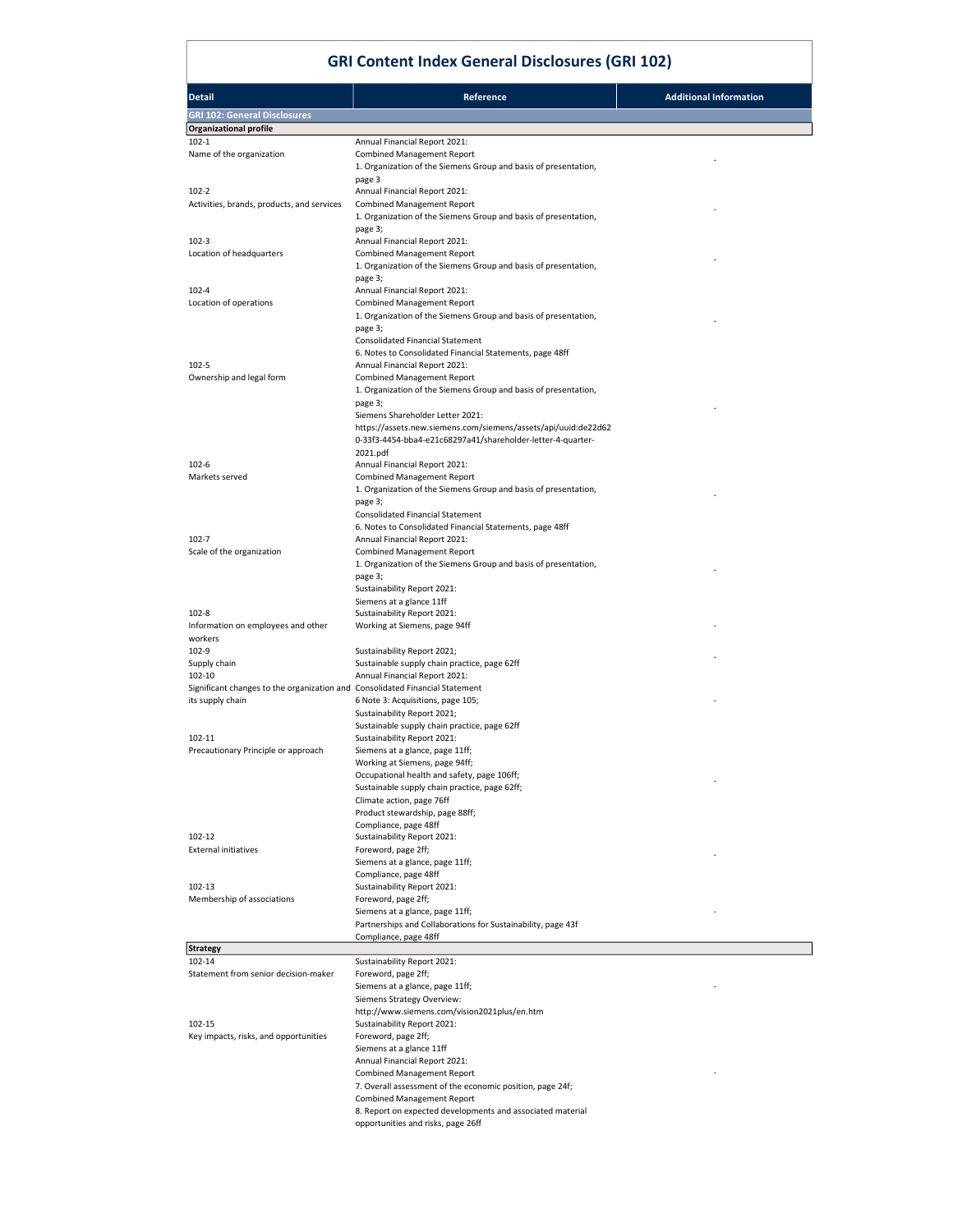| <b>Detail</b>                                                               | Reference                                                                                  | <b>Additional Information</b>                       |
|-----------------------------------------------------------------------------|--------------------------------------------------------------------------------------------|-----------------------------------------------------|
| <b>Ethics and integrity</b>                                                 |                                                                                            |                                                     |
| 102-16                                                                      | Sustainability Report 2021:                                                                |                                                     |
| Values, principles, standards, and norms of Siemens at a glance, page 11ff; |                                                                                            |                                                     |
| behavior                                                                    | Working at Siemens, page 94ff;                                                             |                                                     |
|                                                                             | Occupational health and safety, page 106ff;                                                |                                                     |
|                                                                             | Sustainable supply chain practice, page 62ff;                                              |                                                     |
|                                                                             | Product stewardship, page 88ff;                                                            |                                                     |
|                                                                             | Compliance, page 34ff;                                                                     |                                                     |
|                                                                             | Annex-Repoting methodology, page 131ff                                                     |                                                     |
| 102-17                                                                      | Sustainability Report 2021:                                                                |                                                     |
| Mechanisms for advice and concerns                                          | Partnerships and Collaborations for Sustainability, page 43f;                              |                                                     |
| about ethics                                                                | Compliance, page 48ff                                                                      |                                                     |
| Governance                                                                  |                                                                                            |                                                     |
| 102-18                                                                      | Corporate Governance Report 2021:                                                          |                                                     |
| Governance structure                                                        | 3. Corporate Governance Statement, page 51ff;                                              |                                                     |
|                                                                             | Sustainability Report 2021:                                                                |                                                     |
|                                                                             | Sustainability governance and organization, page 40ff                                      |                                                     |
|                                                                             | Corporate Governance Overview:                                                             |                                                     |
|                                                                             | https://new.siemens.com/global/en/company/investor-                                        |                                                     |
|                                                                             | relations/corporate-                                                                       |                                                     |
|                                                                             | governance.html#GermanCorporateGovernanceCode                                              |                                                     |
| 102-19                                                                      | Corporate Governance Report 2021:                                                          |                                                     |
| Delegating authority                                                        | 3. Corporate Governance Statement, page 51ff;                                              |                                                     |
|                                                                             | Sustainability Report 2021:                                                                |                                                     |
|                                                                             | Sustainability governance and organization, page 40ff                                      |                                                     |
|                                                                             | Corporate Governance Overview:                                                             |                                                     |
|                                                                             | https://new.siemens.com/global/en/company/investor-                                        |                                                     |
|                                                                             | relations/corporate-                                                                       |                                                     |
|                                                                             | governance.html#GermanCorporateGovernanceCode                                              |                                                     |
| 102-20                                                                      | Corporate Governance Report 2021:                                                          |                                                     |
|                                                                             | Executive-level responsibility for economic, 3. Corporate Governance Statement, page 51ff; |                                                     |
| environmental, and social topics                                            | Sustainability Report 2021:                                                                |                                                     |
|                                                                             | Sustainability governance and organization, page 40ff                                      |                                                     |
|                                                                             | Corporate Governance Overview:                                                             |                                                     |
|                                                                             | https://new.siemens.com/global/en/company/investor-                                        |                                                     |
|                                                                             | relations/corporate-                                                                       |                                                     |
|                                                                             | governance.html#GermanCorporateGovernanceCode                                              |                                                     |
| 102-21                                                                      | Sustainability Report 2021:                                                                |                                                     |
| Consulting stakeholders on economic,                                        | Sustainability governance and organization, page 40ff;                                     |                                                     |
| environmental, and social topics                                            | Siemens at a glance, page 11ff;                                                            |                                                     |
|                                                                             | Partnerships and collaboration for Sustainability, page 11                                 |                                                     |
| 102-22                                                                      | Corporate Governance Report 2021:                                                          | In most cases project related Stakeholder           |
| Composition of the highest governance                                       | 3. Corporate Governance Statement, page 51ff;                                              | Engagement and composition of committees are        |
| body and its committees                                                     | Sustainability Report 2021:                                                                | responsibility of regional entities.                |
|                                                                             | Sustainability governance and organization, page 40ff;                                     | Report on regional or project level is not feasible |
|                                                                             | Siemens Strategy Overview:                                                                 | due to the variety of projects and business         |
|                                                                             | http://www.siemens.com/vision2021plus/en.htm                                               | activities. Additionally, stakeholder engagement is |
|                                                                             | Corporate Governance Overview:                                                             | in our Project Management guideline,                |
|                                                                             | https://new.siemens.com/global/en/company/investor-                                        | implementation is ensured by regional Project       |
|                                                                             | relations/corporate-<br>governance.html#GermanCorporateGovernanceCode                      | Management Coordinators.                            |
| 102-23                                                                      | Corporate Governance Report 2021:                                                          |                                                     |
| Chair of the highest governance body                                        | 3. Corporate Governance Statement, page 51ff;                                              |                                                     |
|                                                                             | Sustainability Report 2021:                                                                |                                                     |
|                                                                             |                                                                                            |                                                     |
|                                                                             | Sustainability governance and organization, page 40ff<br>Corporate Governance Overview:    |                                                     |
|                                                                             | https://new.siemens.com/global/en/company/investor-                                        |                                                     |
|                                                                             | relations/corporate-                                                                       |                                                     |
|                                                                             | governance.html#GermanCorporateGovernanceCode                                              |                                                     |
| 102-24                                                                      | Corporate Governance Report 2021:                                                          |                                                     |
| Nominating and selecting the highest                                        | 2. Report of the supervisory board, page 42ff                                              |                                                     |
| governance body                                                             | 3. Corporate Governance Statement, page 51ff;                                              |                                                     |
|                                                                             | Bylaws of the supervisory board:                                                           |                                                     |
|                                                                             | https://assets.new.siemens.com/siemens/assets/api/uuid:13886db                             |                                                     |
|                                                                             | 3-6835-4050-b32a-1fae3544201c/version:1565252657/bylaws-for-                               |                                                     |
|                                                                             | the-supervisory-board.pdf                                                                  |                                                     |
|                                                                             | Corporate Governance Overview:                                                             |                                                     |
|                                                                             | https://new.siemens.com/global/en/company/investor-                                        |                                                     |
|                                                                             | relations/corporate-                                                                       |                                                     |
|                                                                             | governance.html#GermanCorporateGovernanceCode                                              |                                                     |
|                                                                             |                                                                                            |                                                     |
| 102-25                                                                      | Corporate Governance Report 2021:                                                          |                                                     |
| Conflicts of interest                                                       | 2. Report of the supervisory board, page 42ff                                              |                                                     |
|                                                                             | 3. Corporate Governance Statement, page 51ff;                                              |                                                     |
|                                                                             | Sustainability Report 2021:                                                                |                                                     |
|                                                                             | Sustainability governance and organization, page 40ff                                      |                                                     |
|                                                                             | Corporate Governance Overview:                                                             |                                                     |
| 102-26                                                                      | Corporate Governance Report 2021:                                                          |                                                     |
|                                                                             | Role of highest governance body in setting 2. Report of the supervisory board, page 42ff   |                                                     |
| purpose, values, and strategy                                               | 3. Corporate Governance Statement, page 51ff;                                              |                                                     |
|                                                                             | Corporate Governance Overview:                                                             |                                                     |
|                                                                             | https://new.siemens.com/global/en/company/investor-                                        |                                                     |
|                                                                             | relations/corporate-                                                                       |                                                     |
|                                                                             | governance.html#GermanCorporateGovernanceCode                                              |                                                     |
|                                                                             |                                                                                            |                                                     |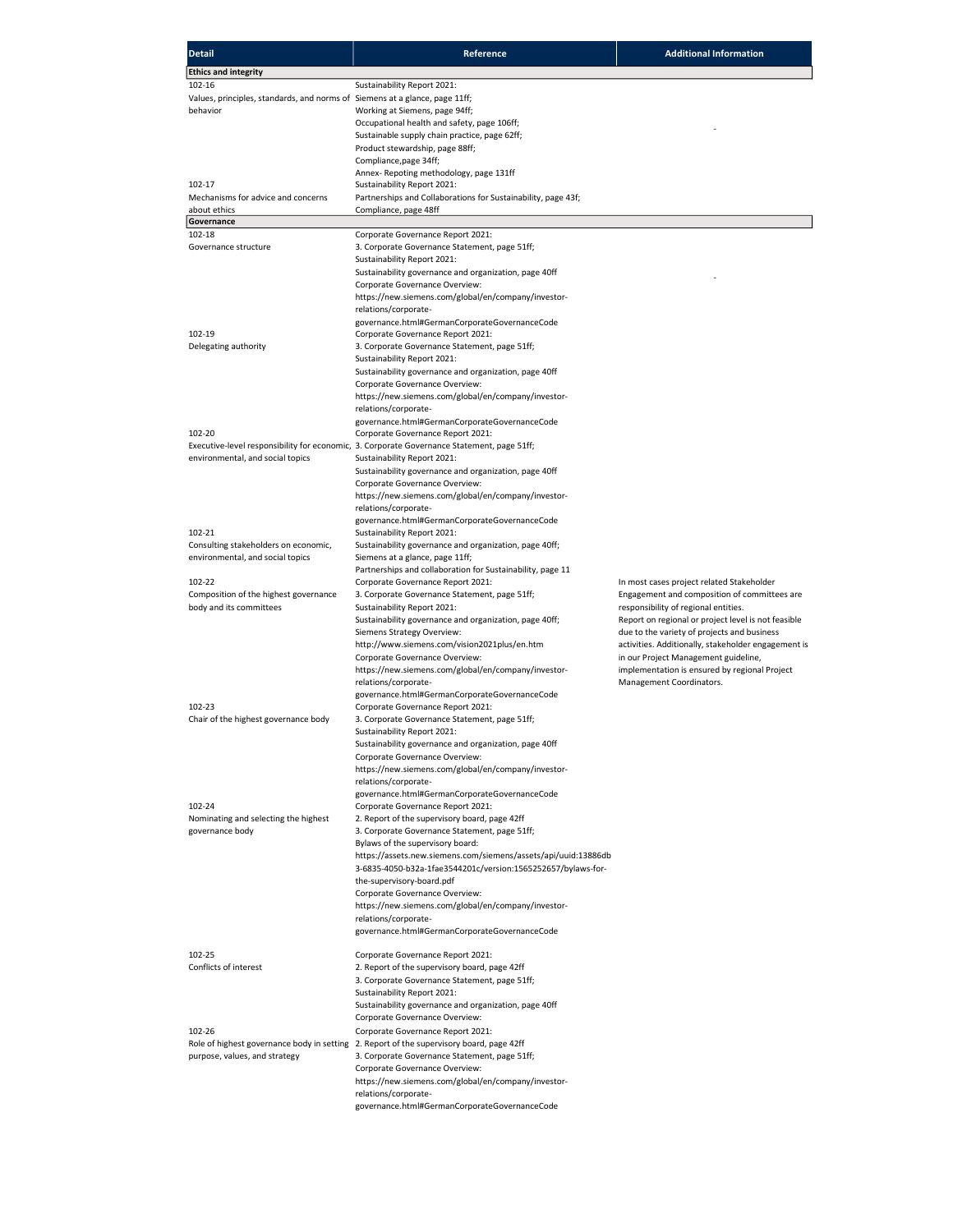| <b>Detail</b>                                   | Reference                                                                                                                      | <b>Additional Information</b>                                                   |
|-------------------------------------------------|--------------------------------------------------------------------------------------------------------------------------------|---------------------------------------------------------------------------------|
| 102-27                                          | Corporate Governance Report 2021:                                                                                              |                                                                                 |
| Collective knowledge of highest                 | 2. Report of the supervisory board, page 42ff                                                                                  |                                                                                 |
| governance body                                 | 3. Corporate Governance Statement, page 51ff;<br>Sustainability Report 2021:                                                   |                                                                                 |
|                                                 | Siemens at a glance, page 11ff;                                                                                                |                                                                                 |
| 102-28                                          | Corporate Governance Report 2021:                                                                                              |                                                                                 |
| Evaluating the highest governance body's        | 3. Corporate Governance Statement, page 51ff;                                                                                  |                                                                                 |
| performance                                     | Sustainability Report 2021:                                                                                                    |                                                                                 |
|                                                 | Foreword, page 2ff;<br>Siemens at a glance, page 11ff;                                                                         |                                                                                 |
|                                                 | Partnerships and Collaborations for Sustainability, page 43f;                                                                  |                                                                                 |
|                                                 | Annex - United Nations Global Compact 154ff                                                                                    |                                                                                 |
|                                                 | Bylaws of the supervisory board:                                                                                               |                                                                                 |
|                                                 | https://assets.new.siemens.com/siemens/assets/api/uuid:13886db<br>3-6835-4050-b32a-1fae3544201c/version:1565252657/bylaws-for- |                                                                                 |
|                                                 | the-supervisory-board.pdf                                                                                                      |                                                                                 |
|                                                 | Corporate Governance Overview:                                                                                                 |                                                                                 |
|                                                 | https://new.siemens.com/global/en/company/investor-                                                                            |                                                                                 |
|                                                 | relations/corporate-                                                                                                           |                                                                                 |
|                                                 | governance.html#GermanCorporateGovernanceCode                                                                                  |                                                                                 |
| 102-29                                          | Annual Financial Report 2021:                                                                                                  |                                                                                 |
| Identifying and managing economic,              | <b>Combined Management Report</b>                                                                                              |                                                                                 |
| environmental, and social impacts               | 8 Report on expected developments and associated material                                                                      |                                                                                 |
|                                                 | opportunities and risks, page 29ff<br>Corporate Governance Report 2021:                                                        |                                                                                 |
|                                                 | 2. Report of the supervisory board, page 42ff                                                                                  |                                                                                 |
|                                                 | 3. Corporate Governance Statement, page 51ff;                                                                                  |                                                                                 |
|                                                 | Sustainability Report 2021:                                                                                                    |                                                                                 |
|                                                 | Siemens at a glance, page 11ff;                                                                                                |                                                                                 |
| 102-30<br>Effectiveness of risk management      | Annual Financial Report 2021:<br><b>Combined Management Report</b>                                                             |                                                                                 |
| processes                                       | 8 Report on expected developments and associated material                                                                      |                                                                                 |
|                                                 | opportunities and risks, page 29ff                                                                                             |                                                                                 |
|                                                 | Corporate Governance Report 2021:                                                                                              |                                                                                 |
|                                                 | 2. Report of the supervisory board, page 42ff                                                                                  |                                                                                 |
| 102-31                                          | 3. Corporate Governance Statement, page 51ff;<br>Annual Financial Report 2021:                                                 |                                                                                 |
| Review of economic, environmental, and          | Combined Management Report 8 Report on expected developments                                                                   |                                                                                 |
| social topics                                   | and associated material opportunities and risks, page 29ff                                                                     |                                                                                 |
|                                                 | Corporate Governance Report 2021:                                                                                              |                                                                                 |
|                                                 | 2. Report of the supervisory board, page 42ff                                                                                  |                                                                                 |
|                                                 | 3. Corporate Governance Statement, page 51ff;<br>Sustainability Report 2021:                                                   |                                                                                 |
|                                                 | Compliance, page 48ff                                                                                                          |                                                                                 |
| 102-32                                          | Sustainability Report 2021:                                                                                                    |                                                                                 |
| Highest governance body's role in               | Sustainability governance and organization, page 40ff                                                                          |                                                                                 |
| sustainability reporting<br>102-33              | Corporate Governance Report 2021:                                                                                              |                                                                                 |
| Communicating critical concerns                 | 2. Report of the supervisory board, page 42ff                                                                                  |                                                                                 |
|                                                 | 3. Corporate Governance Statement, page 51ff;                                                                                  |                                                                                 |
|                                                 |                                                                                                                                |                                                                                 |
| 102-34                                          | Corporate Governance Report 2021:                                                                                              | Report the nature and total                                                     |
| Nature and total number of critical<br>concerns | 2. Report of the supervisory board, page 42ff<br>3. Corporate Governance Statement, page 51ff;                                 | number of critical concern:<br>Is not reported as data is confidential. However |
|                                                 |                                                                                                                                | data is recorded in our Risks and Internal Control                              |
|                                                 |                                                                                                                                | Management Tool.                                                                |
| 102-35                                          | Corporate Governance Report 2021                                                                                               |                                                                                 |
| Remuneration policies                           | 1. Compensation Report, page 2ff                                                                                               |                                                                                 |
| 102-36<br>Process for determining remuneration  | Corporate Governance Report 2021:<br>2. Report of the supervisory board, page 42ff                                             |                                                                                 |
|                                                 | 3. Corporate Governance Statement, page 51ff;                                                                                  |                                                                                 |
| 102-37                                          | Corporate Governance Report 2021:                                                                                              |                                                                                 |
|                                                 | Stakeholders involvement in remuneration 2. Report of the supervisory board, page 42ff                                         |                                                                                 |
| 102-38                                          | 3. Corporate Governance Statement, page 51ff;                                                                                  |                                                                                 |
| Annual total compensation ratio                 | Sustainability Report 2021:<br>Working at Siemens, page 94ff                                                                   | a. Report the process for determining<br>remuneration:                          |
|                                                 |                                                                                                                                | Only general reference in employee chapter of                                   |
|                                                 |                                                                                                                                | Sustainability Report 2021, detailed information                                |
|                                                 |                                                                                                                                | on remuneration is confidential.                                                |
| 102-39<br>Percentage increase in annual total   | Sustainability Report 2021:<br>Working at Siemens, page 94ff                                                                   | a. Report the process for determining<br>remuneration:                          |
| compensation ratio                              |                                                                                                                                | Only general reference in employee chapter of                                   |
|                                                 |                                                                                                                                | Sustainability Report 2021, detailed information                                |

on remuneration is confidential.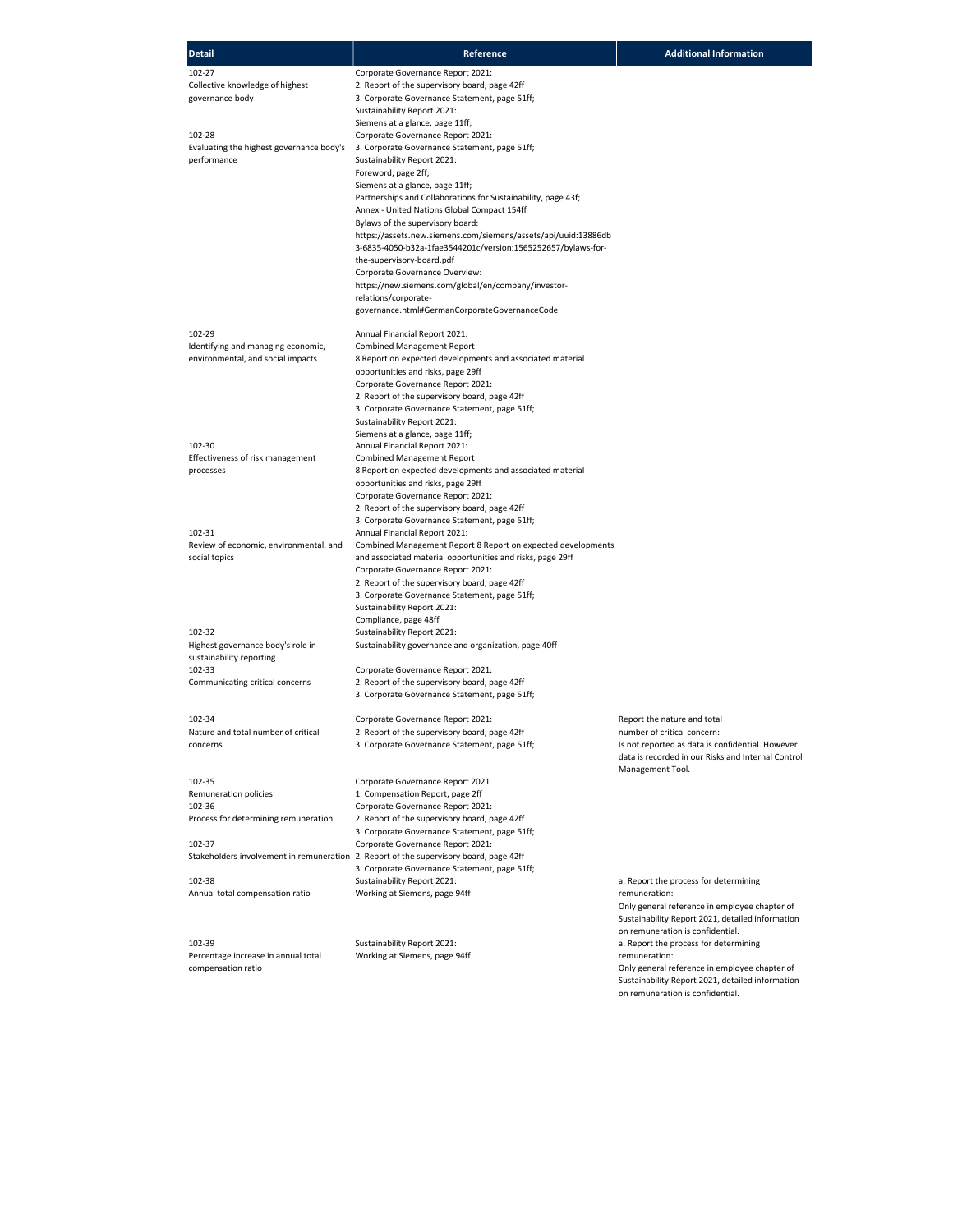| <b>Detail</b>                                                                    | Reference                                                                                                  | <b>Additional Information</b>                                                                 |
|----------------------------------------------------------------------------------|------------------------------------------------------------------------------------------------------------|-----------------------------------------------------------------------------------------------|
| Stakeholder engagement                                                           |                                                                                                            |                                                                                               |
| 102-40                                                                           | Sustainability Report 2021:                                                                                |                                                                                               |
| List of stakeholder groups                                                       | Siemens at a glance, page 11ff;                                                                            |                                                                                               |
|                                                                                  | Partnerships and collaborations for Susutainability, page 43f                                              |                                                                                               |
| 102-41<br>Collective bargaining agreements                                       | Sustainability Report 2021:<br>Working at Siemens, page 94ff                                               | 98% of employees are covered by collective<br>bargaining agreements: Figure is representative |
|                                                                                  | Annex-Reporting Method, page 131ff;                                                                        | for Siemens AG Germany (~25% of global                                                        |
| 102-42                                                                           | Sustainability Report 2021:                                                                                |                                                                                               |
| Identifying and selecting stakeholders                                           | Siemens at a glance, page 11ff;                                                                            |                                                                                               |
|                                                                                  | Partnerships and collaborations for Susutainability, page 43f;                                             |                                                                                               |
|                                                                                  | Dialogue with stakeholder groups,<br>https://new.siemens.com/global/en/company/sustainability.html         |                                                                                               |
|                                                                                  |                                                                                                            |                                                                                               |
| 102-43                                                                           | Sustainability Report 2021:                                                                                |                                                                                               |
| Approach to stakeholder engagement                                               | Siemens at a glance, page 11ff;                                                                            |                                                                                               |
|                                                                                  | Partnerships and collaborations for Susutainability, page 43f;                                             |                                                                                               |
|                                                                                  | Dialogue with stakeholder groups,<br>https://new.siemens.com/global/en/company/sustainability.html         |                                                                                               |
|                                                                                  |                                                                                                            |                                                                                               |
| 102-44                                                                           | Sustainability Report 2021:                                                                                |                                                                                               |
| Key topics and concerns raised                                                   | Siemens at a glance, page 11ff;                                                                            |                                                                                               |
|                                                                                  | Partnerships and collaborations for Susutainability, page 43f;<br>Dialogue with stakeholder groups,        |                                                                                               |
|                                                                                  | https://new.siemens.com/global/en/company/sustainability.html                                              |                                                                                               |
|                                                                                  |                                                                                                            |                                                                                               |
| <b>Reporting practice</b>                                                        |                                                                                                            |                                                                                               |
| 102-45<br>Entities included in the consolidated                                  | Annual Financial Report 2021:                                                                              |                                                                                               |
| financial statements                                                             | <b>Combined Management Report</b><br>1. Organization of the Siemens Group and basis of presentation,       |                                                                                               |
|                                                                                  | page 2;                                                                                                    |                                                                                               |
|                                                                                  | <b>Combined Management Report</b>                                                                          |                                                                                               |
|                                                                                  | 9. Siemens AG, page 35ff;                                                                                  |                                                                                               |
|                                                                                  | <b>Consolidated Financial Statement</b><br>6. Notes to Consolidated Financial Statement Note 35, page 86ff |                                                                                               |
|                                                                                  | Sustainability Report 2021:                                                                                |                                                                                               |
|                                                                                  | Annex-Reporting Method, page 131ff                                                                         |                                                                                               |
| 102-46                                                                           | Sustainability Report 2021:                                                                                |                                                                                               |
| Defining report content and topic<br><b>Boundaries</b>                           | Siemens at a glance, page 11ff;<br>Annex - Reporting method, page 131ff                                    |                                                                                               |
| 102-47                                                                           | Sustainability Report 2021:                                                                                |                                                                                               |
| List of material topics                                                          | Siemens at a glance, page 11ff;                                                                            |                                                                                               |
|                                                                                  | Annex - GRI Standards key topics and boundaries, page 146ff                                                |                                                                                               |
| 102-48                                                                           | Sustainability Report 2021:                                                                                |                                                                                               |
| Restatements of information                                                      | Siemens at a glance, page 11ff;<br>Annex - GRI Standards key topics and boundaries, page 146ff             |                                                                                               |
| 102-49                                                                           | Sustainability Report 2021:                                                                                |                                                                                               |
| Changes in reporting                                                             | Siemens at a glance, page 11ff;                                                                            |                                                                                               |
|                                                                                  | Annex - GRI Standards key topics and boundaries, page 146ff                                                |                                                                                               |
| 102-50<br>Reporting period                                                       | Annual Financial Report 2021:<br><b>Combined Management Report</b>                                         |                                                                                               |
|                                                                                  | 1. Organization of the Siemens Group and basis of presentation,                                            |                                                                                               |
|                                                                                  | page 2;                                                                                                    |                                                                                               |
|                                                                                  | Sustainability Report 2021:                                                                                |                                                                                               |
|                                                                                  | Annex- Reporting Method, page 131ff;                                                                       |                                                                                               |
| 102-51<br>Date of most recent report                                             | Annual Financial Report 2021:<br>Combined Management Report                                                |                                                                                               |
|                                                                                  | 1. Organization of the Siemens Group and basis of presentation,                                            |                                                                                               |
|                                                                                  | page 2;                                                                                                    |                                                                                               |
|                                                                                  | Sustainability Report 2021:                                                                                |                                                                                               |
| 102-52                                                                           | Annex- Reporting Method, page 131ff;<br>Sustainability Report 2021:                                        |                                                                                               |
| Reporting cycle                                                                  | Annex- Reporting Method, page 131ff;                                                                       |                                                                                               |
|                                                                                  |                                                                                                            |                                                                                               |
| 102-53                                                                           | Sustainability Report 2021:                                                                                |                                                                                               |
| Contact point for questions regarding the                                        | Further information and information resources, page 166                                                    |                                                                                               |
| report<br>102-54                                                                 | Sustainability Report 2021:                                                                                |                                                                                               |
| Claims of reporting in accordance with the Annex - Reporting Method, page 131ff; |                                                                                                            |                                                                                               |
| <b>GRI Standards</b>                                                             |                                                                                                            |                                                                                               |
| 102-55                                                                           | Sustainability Report 2021:                                                                                |                                                                                               |
| GRI content index<br>102-56                                                      | Annex - Reporting Method, page 131ff;                                                                      |                                                                                               |
| External assurance                                                               | Annual Financial Report 2021:<br>C.2. Independent Auditor's report, page 138ff                             |                                                                                               |
|                                                                                  | Sustainability Report 2021:                                                                                |                                                                                               |
|                                                                                  | Annex - Reporting Method, page 131ff;                                                                      |                                                                                               |
|                                                                                  | Independent auditor's limited assurance report, page 161ff;                                                |                                                                                               |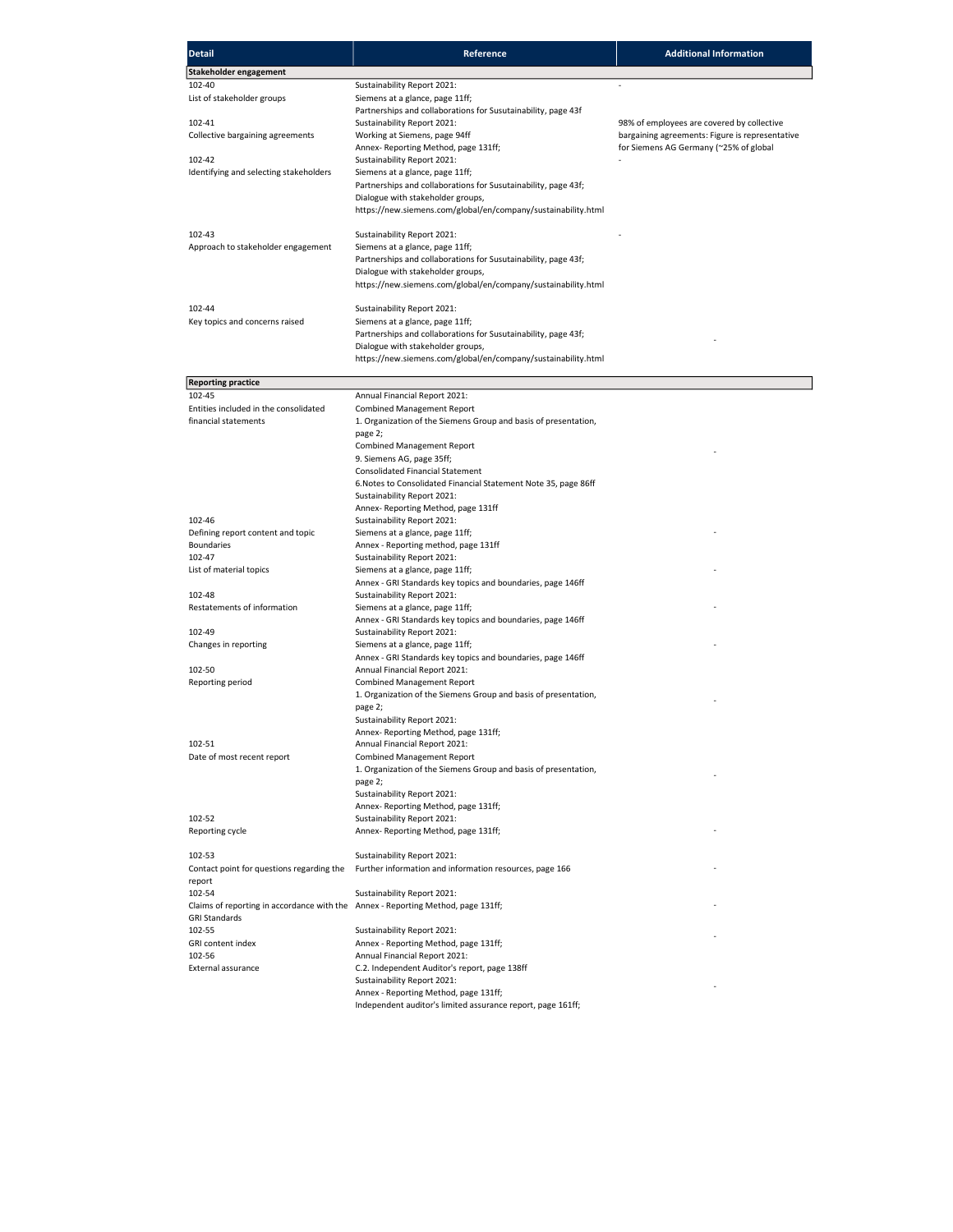| <b>GRI Content Index Material Topics (GRI 201 - 419)</b> |                                                                   |                                                   |                               |
|----------------------------------------------------------|-------------------------------------------------------------------|---------------------------------------------------|-------------------------------|
| <b>GRI-Standard</b>                                      | <b>Detail</b>                                                     | <b>Reference</b>                                  | <b>Additional Information</b> |
| <b>GRI 200 Economic Standard Series</b>                  |                                                                   |                                                   |                               |
| <b>GRI 201: Economic Performance</b>                     |                                                                   |                                                   |                               |
|                                                          | $103-1$                                                           | Sustainability Report 2021:                       |                               |
|                                                          | Explanation of the material topic and its                         | Strategy, page 17ff                               |                               |
|                                                          | Boundary                                                          | GRI-Standards - key topics and boundaries, page   |                               |
| GRI 103:                                                 |                                                                   | 146ff                                             |                               |
| Management                                               | $103-2$                                                           | Sustainability Report 2021:                       |                               |
| Approach 2016                                            | The management approach and its components Compliance, page 48ff; |                                                   |                               |
|                                                          |                                                                   | Corporate citizenship, page 110ff                 |                               |
|                                                          | 103-3                                                             | Sustainability Report 2021:                       |                               |
|                                                          | Evaluation of the management approach                             | Compliance, page 48ff;                            |                               |
|                                                          |                                                                   | Corporate citizenship, page 110ff                 |                               |
|                                                          | $201-1$                                                           | Siemens Annual Report 2021:                       |                               |
|                                                          | Direct economic value generated and                               | Combined management Report                        |                               |
|                                                          | distributed                                                       | 4. Results of operations, page 18ff;              |                               |
|                                                          |                                                                   | Siemens Shareholder Letter 2021:                  |                               |
|                                                          |                                                                   | https://assets.new.siemens.com/siemens/assets/api |                               |
|                                                          |                                                                   | /uuid:e7ad54f4-5d47-452f-8891-                    |                               |
|                                                          |                                                                   | cf97d4b2a024/shareholder-letter-4-quarter-        |                               |
|                                                          |                                                                   | 2021.pdf                                          |                               |
|                                                          |                                                                   | Sustainability Report 2021:                       |                               |
|                                                          |                                                                   | Compliance, page 48ff;                            |                               |
|                                                          |                                                                   | Corporate citizenship, page 110ff                 |                               |
|                                                          | $201 - 2$                                                         | Siemens Annual Report 2021:                       |                               |
|                                                          | Financial implications and other risks and                        | <b>Combined Management Report</b>                 |                               |
|                                                          | opportunities due to climate change                               | 8 Report on expected developments                 |                               |
|                                                          |                                                                   | and associated material opportunities and risks,  |                               |
|                                                          |                                                                   | page 27ff;                                        |                               |
| <b>GRI 201: Economic</b>                                 |                                                                   | Sustainability Report 2021:                       |                               |
| Performance 2016                                         |                                                                   | Foreword, page 2ff;                               |                               |
|                                                          |                                                                   | Siemens at a glance, page 11ff;                   |                               |
|                                                          |                                                                   | Corporate citizenship, page 110ff;                |                               |
|                                                          |                                                                   | Sustainable supply chain practice, page 62ff;     |                               |
|                                                          |                                                                   | Product stewardship, page 88ff;                   |                               |
|                                                          |                                                                   | Compliance, page 48ff;                            |                               |
|                                                          |                                                                   | Annex - United Nations Global Compact, page 154ff |                               |
|                                                          |                                                                   |                                                   |                               |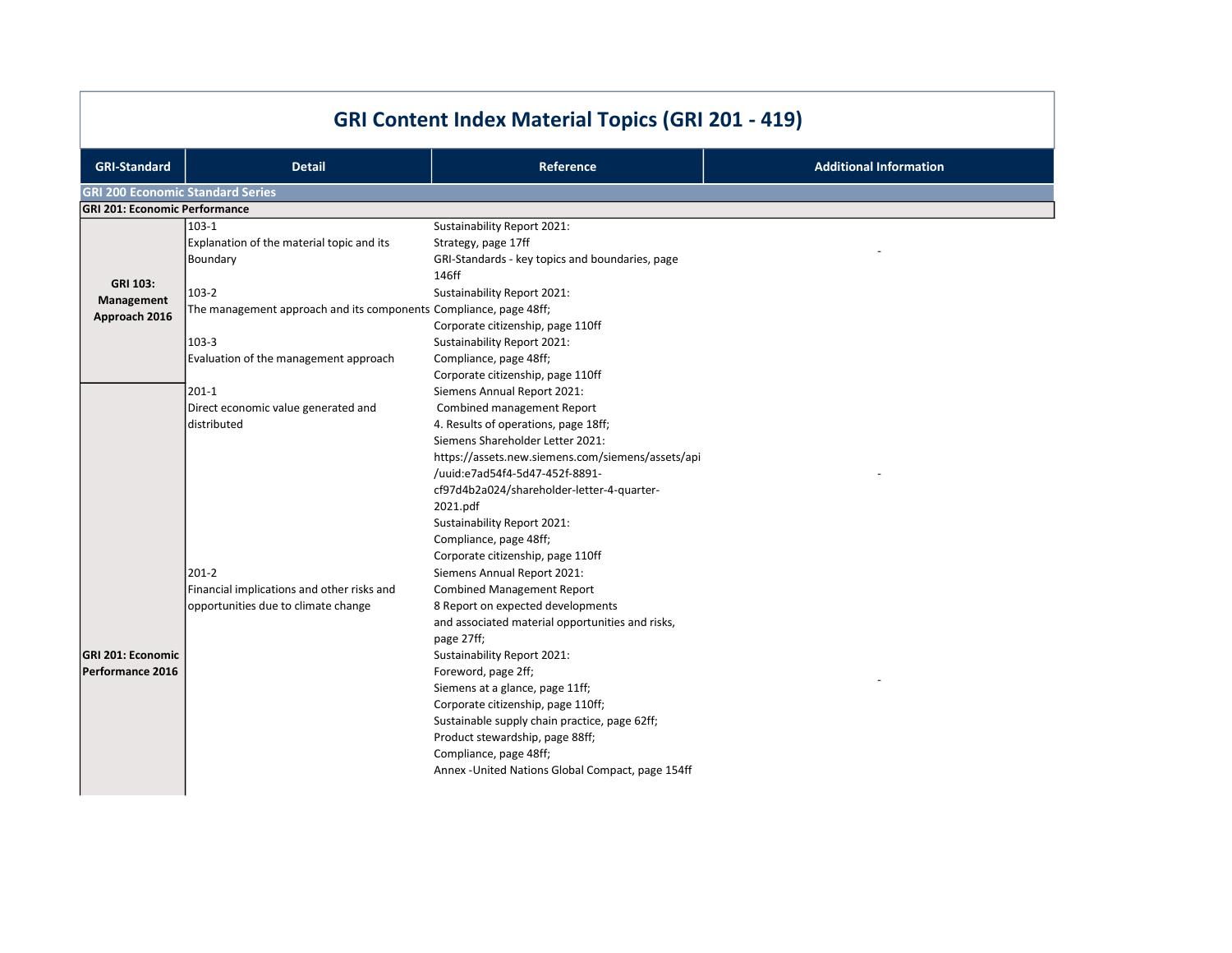| <b>GRI-Standard</b>             | <b>Detail</b>                                                     | <b>Reference</b>                                   | <b>Additional Information</b>                                    |
|---------------------------------|-------------------------------------------------------------------|----------------------------------------------------|------------------------------------------------------------------|
|                                 | $201-3$                                                           | Siemens Annual Report 2021:                        |                                                                  |
|                                 | Defined benefit plan obligations and other                        | <b>Combined Management Report</b>                  |                                                                  |
|                                 | retirement plans                                                  | 2 Financial performance system, page 4ff;          |                                                                  |
|                                 |                                                                   | <b>Consolidated Financial Statement</b>            |                                                                  |
|                                 |                                                                   | 6. Notes to Consolidated Financial Statements Note |                                                                  |
|                                 |                                                                   | 17 Post employment benefits, page 64ff;            |                                                                  |
|                                 | $201 - 4$<br>Financial assistance received from government        |                                                    | Detailed informations are not reported as not regarded material. |
|                                 |                                                                   |                                                    |                                                                  |
| <b>GRI 202: Market Presence</b> |                                                                   |                                                    |                                                                  |
|                                 | $103-1$                                                           | Sustainability Report 2021:                        |                                                                  |
|                                 | Explanation of the material topic and its                         | Strategy, page 17ff                                |                                                                  |
|                                 | Boundary                                                          | GRI-Standards - key topics and boundaries, page    |                                                                  |
| <b>GRI 103:</b>                 |                                                                   | 146ff                                              |                                                                  |
| Management                      | 103-2                                                             | Sustainability Report 2021:                        |                                                                  |
| Approach 2016                   | The management approach and its components Compliance, page 48ff; |                                                    |                                                                  |
|                                 |                                                                   | Corporate citizenship, page 110ff                  |                                                                  |
|                                 | 103-3                                                             | Sustainability Report 2021:                        |                                                                  |
|                                 | Evaluation of the management approach                             | Compliance, page 48ff;                             |                                                                  |
|                                 |                                                                   | Corporate citizenship, page 110ff                  |                                                                  |
|                                 | $202 - 1$                                                         | Sustainability Report 2021:                        |                                                                  |
|                                 | Ratios of standard entry level wage by gender                     | Working at Siemens, page 94ff                      |                                                                  |
| <b>GRI 202: Market</b>          | compared to local minimum wage                                    |                                                    |                                                                  |
| Presence 2016                   | $202 - 2$                                                         | Sustainability Report 2021:                        |                                                                  |
|                                 | Proportion of senior management hired from                        | Working at Siemens, page 94ff                      |                                                                  |
|                                 | the local community                                               |                                                    |                                                                  |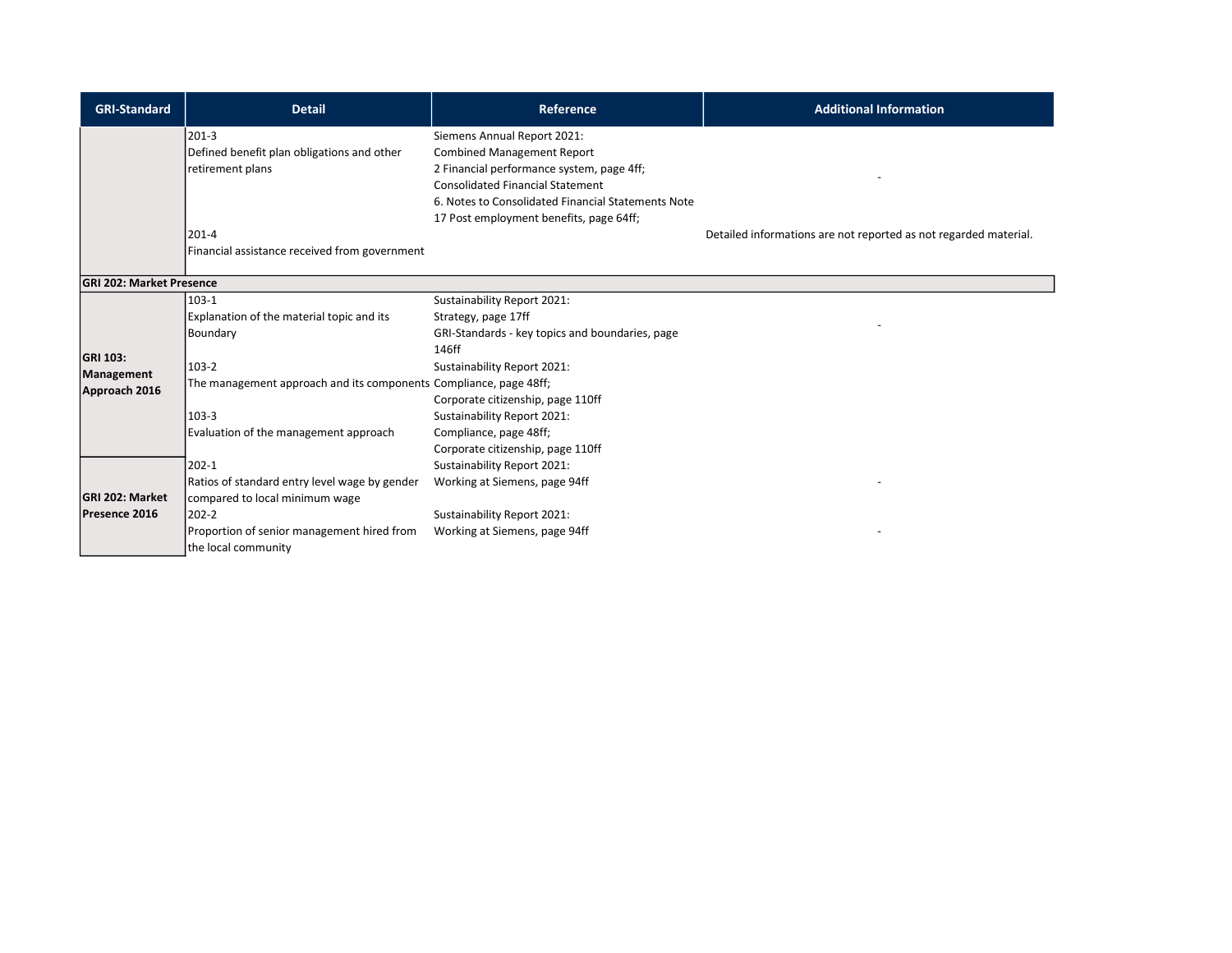| <b>GRI-Standard</b>                       | <b>Detail</b>                                                              | <b>Reference</b>                                  | <b>Additional Information</b> |
|-------------------------------------------|----------------------------------------------------------------------------|---------------------------------------------------|-------------------------------|
| <b>GRI 203: Indirect Economic Impacts</b> |                                                                            |                                                   |                               |
|                                           | $103-1$                                                                    | Sustainability Report 2021:                       |                               |
|                                           | Explanation of the material topic and its                                  | Strategy, page 17ff                               |                               |
|                                           | Boundary                                                                   | GRI-Standards - key topics and boundaries, page   |                               |
|                                           |                                                                            | 146ff                                             |                               |
|                                           | 103-2                                                                      | Sustainability Report 2021:                       |                               |
| <b>GRI 103:</b>                           | The management approach and its components Siemens at a glance, page 11ff; |                                                   |                               |
| Management                                |                                                                            | Strategy, page 17ff;                              |                               |
| Approach 2016                             |                                                                            | Corporate citizenship, page 110ff;                |                               |
|                                           |                                                                            | Annex-United Nations Water Mandate, page 159f     |                               |
|                                           | 103-3                                                                      | Sustainability Report 2021:                       |                               |
|                                           | Evaluation of the management approach                                      | Siemens at a glance, page 11ff;                   |                               |
|                                           |                                                                            | Strategy, page 17ff;                              |                               |
|                                           |                                                                            | Corporate citizenship, page 110ff;                |                               |
|                                           |                                                                            | Annex-United Nations Water Mandate, page 159f     |                               |
|                                           | $203-1$                                                                    | Sustainability Report 2021:                       |                               |
|                                           | Infrastructure investments and services                                    | Siemens at a glance, page 11ff;                   |                               |
|                                           | supported                                                                  | Strategy, page 17ff;                              |                               |
|                                           |                                                                            | Corporate citizenship, page 110ff;                |                               |
|                                           |                                                                            | Annex-United Nations Water Mandate, page 159f     |                               |
|                                           | 203-2                                                                      | Siemens Annual Report 2021:                       |                               |
|                                           | Significant indirect economic impacts                                      | <b>Combined Management Report</b>                 |                               |
| GRI 203: Indirect                         |                                                                            | 8. Report on expected developments and associated |                               |
| <b>Economic Impacts</b>                   |                                                                            | material opportunities and risks,                 |                               |
| 2016                                      |                                                                            | page 27ff                                         |                               |
|                                           |                                                                            | Sustainability Report 2021:                       |                               |
|                                           |                                                                            | Siemens at a glance, page 11ff;                   |                               |
|                                           |                                                                            | Sustainable deverlopment of Societies, page 17ff; |                               |
|                                           |                                                                            | Working at Siemens, page 94ff;                    |                               |
|                                           |                                                                            | Corporate citizenship, page 110ff;                |                               |
|                                           |                                                                            | Climate action, page 76ff                         |                               |
|                                           |                                                                            | Sustainable supply chain practice, page 62ff;     |                               |
|                                           |                                                                            | Annex-United Nations Water Mandate, page 159f     |                               |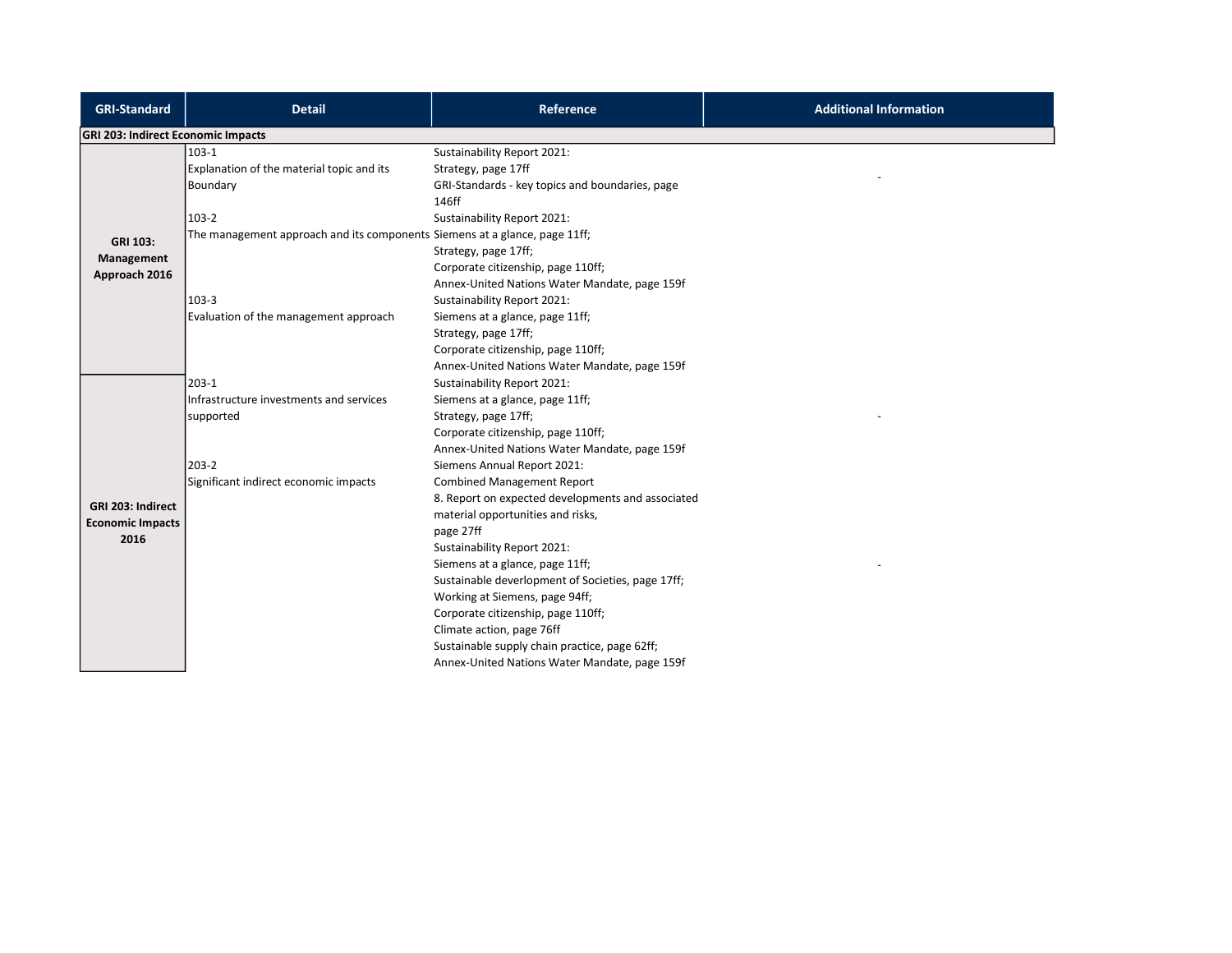| <b>GRI-Standard</b>                   | <b>Detail</b>                                                                            | <b>Reference</b>                                | <b>Additional Information</b>                                    |
|---------------------------------------|------------------------------------------------------------------------------------------|-------------------------------------------------|------------------------------------------------------------------|
| <b>GRI 204: Procurement Practices</b> |                                                                                          |                                                 |                                                                  |
|                                       | $103-1$                                                                                  | Sustainability Report 2021:                     |                                                                  |
|                                       | Explanation of the material topic and its                                                | Strategy, page 17ff                             |                                                                  |
|                                       | Boundary                                                                                 | GRI-Standards - key topics and boundaries, page |                                                                  |
| <b>GRI 103:</b>                       |                                                                                          | 146ff                                           |                                                                  |
| Management                            | 103-2                                                                                    | Sustainability Report 2021:                     |                                                                  |
| Approach 2016                         | The management approach and its components Sustainable supply chain practice, page 62ff; |                                                 |                                                                  |
|                                       | 103-3                                                                                    | Sustainability Report 2021:                     |                                                                  |
|                                       | Evaluation of the management approach                                                    | Sustainable supply chain practice, page 62ff;   |                                                                  |
| <b>GRI 204:</b>                       | $204-1$                                                                                  | Sustainability Report 2021:                     |                                                                  |
| Procurement                           | Proportion of spending on local suppliers                                                | Sustainable supply chain practice, page 62ff;   |                                                                  |
| Practices 2016                        |                                                                                          |                                                 |                                                                  |
| <b>GRI 205: Anti-corruption</b>       |                                                                                          |                                                 |                                                                  |
|                                       | 103-1                                                                                    | Sustainability Report 2021:                     |                                                                  |
|                                       | Explanation of the material topic and its                                                | Strategy, page 17ff                             |                                                                  |
|                                       | Boundary                                                                                 | GRI-Standards - key topics and boundaries, page |                                                                  |
| <b>GRI 103:</b>                       |                                                                                          | 146ff                                           |                                                                  |
| Management                            | 103-2                                                                                    | Sustainability Report 2021:                     |                                                                  |
| Approach 2016                         | The management approach and its components Compliance, page 48ff                         |                                                 |                                                                  |
|                                       | 103-3                                                                                    | Sustainability Report 2021:                     |                                                                  |
|                                       | Evaluation of the management approach                                                    | Compliance, page 48ff                           |                                                                  |
|                                       | 205-1                                                                                    | Sustainability Report 2021:                     |                                                                  |
|                                       | Operations assessed for risks related to                                                 | Compliance, page 48ff                           |                                                                  |
|                                       | corruption                                                                               |                                                 |                                                                  |
| GRI 205: Anti-                        | $205 - 2$                                                                                | Sustainability Report 2021:                     |                                                                  |
| corruption 2016                       | Communication and training about anti-                                                   | Compliance, page 48ff                           |                                                                  |
|                                       | corruption policies and procedures                                                       |                                                 |                                                                  |
|                                       | 205-3                                                                                    | Sustainability Report 2021:                     | Within compliance processes analyses and management of incidents |
|                                       | Confirmed incidents of corruption and actions                                            | Compliance, page 48ff                           | are described and implemented.                                   |
|                                       | taken                                                                                    |                                                 | Report only on local level as not material for global reporting. |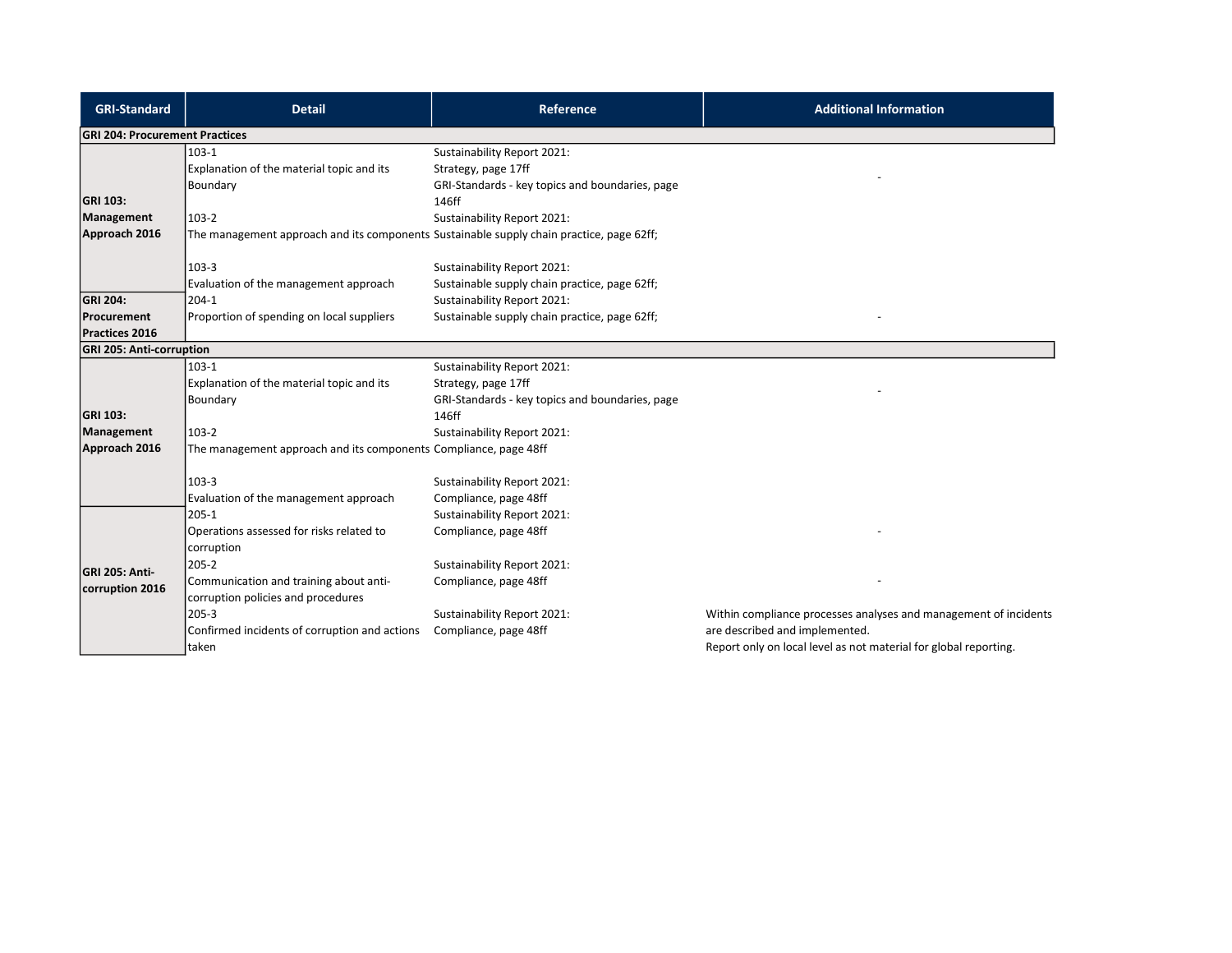| <b>GRI-Standard</b>                                   | <b>Detail</b>                                                                                                                 | Reference                                                                                                                                                                       | <b>Additional Information</b> |
|-------------------------------------------------------|-------------------------------------------------------------------------------------------------------------------------------|---------------------------------------------------------------------------------------------------------------------------------------------------------------------------------|-------------------------------|
| <b>GRI 206: Anti-competitive Behavior</b>             |                                                                                                                               |                                                                                                                                                                                 |                               |
| <b>GRI 103:</b>                                       | 103-1<br>Explanation of the material topic and its<br>Boundary                                                                | Sustainability Report 2021:<br>Strategy, page 17ff<br>GRI-Standards - key topics and boundaries, page<br>146ff                                                                  |                               |
| Management<br>Approach 2016                           | 103-2<br>The management approach and its components Compliance, page 48ff                                                     | Sustainability Report 2021:                                                                                                                                                     |                               |
|                                                       | 103-3<br>Evaluation of the management approach                                                                                | Sustainability Report 2021:<br>Compliance, page 48ff                                                                                                                            |                               |
| <b>GRI 206: Anti-</b><br>competitive<br>Behavior 2016 | 206-1<br>Legal actions for anti-competitive behavior, anti-Consolidated Financial Statements<br>trust, and monopoly practices | Siemens Annual Report 2021:<br>6. Notes to Consolidated Financial Statements - Note<br>22 - Legal Proceedings, page 70;<br>Sustainability Report 2021:<br>Compliance, page 48ff |                               |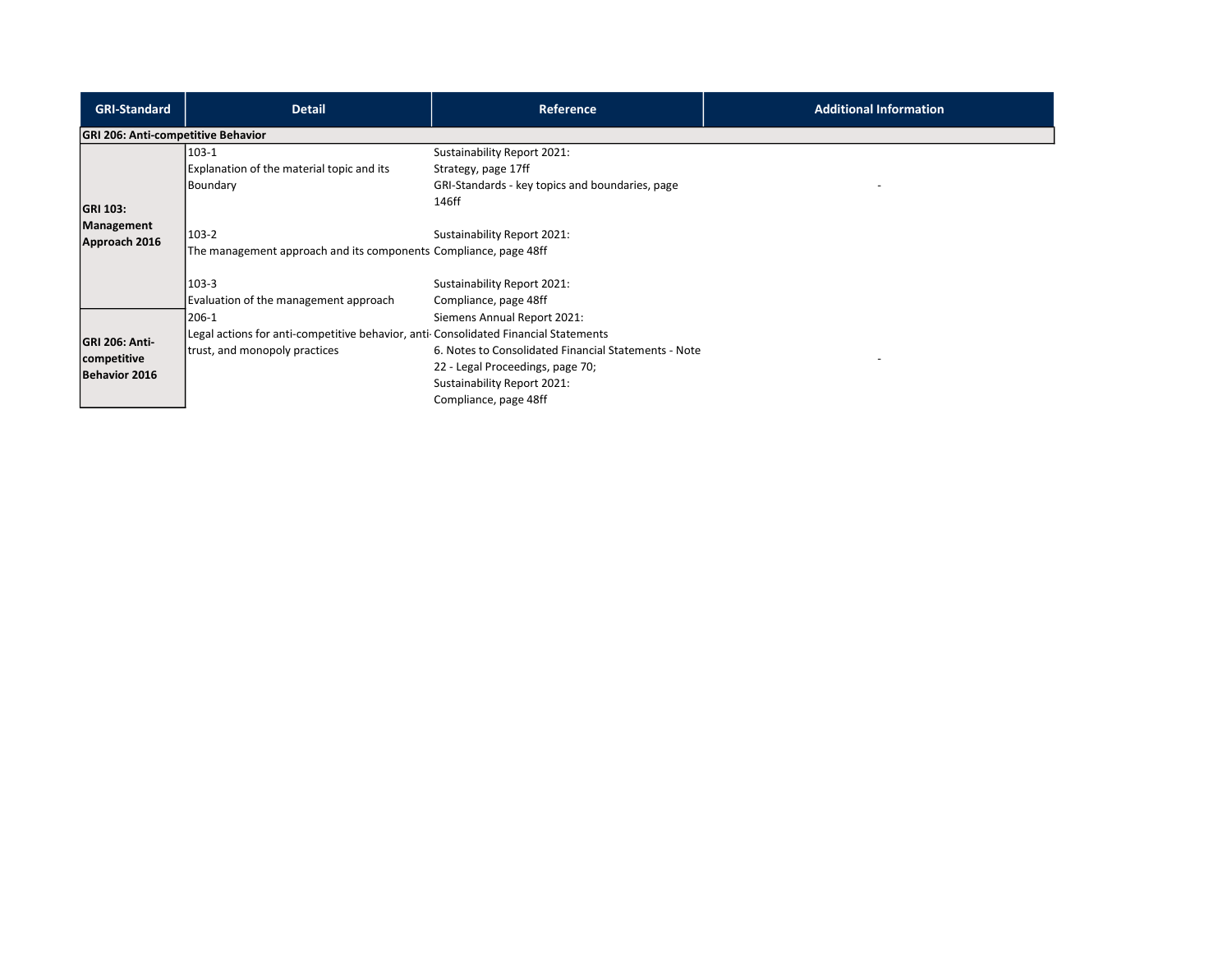| <b>GRI-Standard</b>               | <b>Detail</b>                                                                                     | <b>Reference</b>                                                                                               | <b>Additional Information</b>                                                                                                                                                                                                                                                                                                                                                                                                                                                                                                                                                                                                                                                                                                                                                                                                                                                                                                                                                                                                             |
|-----------------------------------|---------------------------------------------------------------------------------------------------|----------------------------------------------------------------------------------------------------------------|-------------------------------------------------------------------------------------------------------------------------------------------------------------------------------------------------------------------------------------------------------------------------------------------------------------------------------------------------------------------------------------------------------------------------------------------------------------------------------------------------------------------------------------------------------------------------------------------------------------------------------------------------------------------------------------------------------------------------------------------------------------------------------------------------------------------------------------------------------------------------------------------------------------------------------------------------------------------------------------------------------------------------------------------|
|                                   | <b>GRI 300 Environmental Standards Series</b>                                                     |                                                                                                                |                                                                                                                                                                                                                                                                                                                                                                                                                                                                                                                                                                                                                                                                                                                                                                                                                                                                                                                                                                                                                                           |
| <b>GRI 301: Materials</b>         |                                                                                                   |                                                                                                                |                                                                                                                                                                                                                                                                                                                                                                                                                                                                                                                                                                                                                                                                                                                                                                                                                                                                                                                                                                                                                                           |
| <b>GRI 103:</b><br>Management     | $103 - 1$<br>Explanation of the material topic and its<br>Boundary                                | Sustainability Report 2021:<br>Strategy, page 17ff<br>GRI-Standards - key topics and boundaries, page<br>146ff |                                                                                                                                                                                                                                                                                                                                                                                                                                                                                                                                                                                                                                                                                                                                                                                                                                                                                                                                                                                                                                           |
|                                   | $103-2$                                                                                           | Sustainability Report 2021:                                                                                    |                                                                                                                                                                                                                                                                                                                                                                                                                                                                                                                                                                                                                                                                                                                                                                                                                                                                                                                                                                                                                                           |
| Approach 2016                     | The management approach and its components Conservation of resources, page 73f                    |                                                                                                                |                                                                                                                                                                                                                                                                                                                                                                                                                                                                                                                                                                                                                                                                                                                                                                                                                                                                                                                                                                                                                                           |
|                                   | $103-3$                                                                                           | Sustainability Report 2021:                                                                                    |                                                                                                                                                                                                                                                                                                                                                                                                                                                                                                                                                                                                                                                                                                                                                                                                                                                                                                                                                                                                                                           |
|                                   | Evaluation of the management approach                                                             | Conservation of resources, page 73f                                                                            |                                                                                                                                                                                                                                                                                                                                                                                                                                                                                                                                                                                                                                                                                                                                                                                                                                                                                                                                                                                                                                           |
|                                   | $301 - 1$                                                                                         | Sustainability Report 2021:                                                                                    | The costs for collecting the data are disproportionate to the results.                                                                                                                                                                                                                                                                                                                                                                                                                                                                                                                                                                                                                                                                                                                                                                                                                                                                                                                                                                    |
|                                   | Materials used by weight or volume                                                                | Conservation of resources, page 73f                                                                            | In view of the very heterogeneous Siemens product portfolio, which<br>includes a very wide range of different materials and processing<br>stages, it is not possible to make a statement at present. Also in our<br>opinion, this statement would be of little relevance.                                                                                                                                                                                                                                                                                                                                                                                                                                                                                                                                                                                                                                                                                                                                                                 |
|                                   | $301 - 2$                                                                                         | Sustainability Report 2021:                                                                                    | Functioning recycling exists for essential materials used such as                                                                                                                                                                                                                                                                                                                                                                                                                                                                                                                                                                                                                                                                                                                                                                                                                                                                                                                                                                         |
| <b>GRI 301: Materials</b><br>2016 | Recycled input materials used<br>$301 - 3$<br>Reclaimed products and their packaging<br>materials | Conservation of resources, page 73f                                                                            | steel, iron or copper, so that purchased new material always<br>contains a high proportion of secondary material. The costs for<br>collecting the data are disproportionate to the results. In view of the<br>very heterogeneous Siemens product portfolio, which includes a<br>very wide range of different materials and processing stages, it is not<br>possible to make a statement at present. Also in our opinion, this<br>statement would be of little relevance.<br>In selected business areas there are several Business Units that<br>remarket refurbished devices, such as "Refurbished Systems" in the<br>Healthcare Sector. Product packaging is reused wherever possible<br>and practical. The costs for collecting the data are disproportionate<br>to the results. In reclaimed products and their packaging materials<br>for each product category. Relation to Siemens' heterogeneous<br>portfolio, which primarily covers durable industrial goods and plants,<br>it does not make sense to make a sweeping statement. |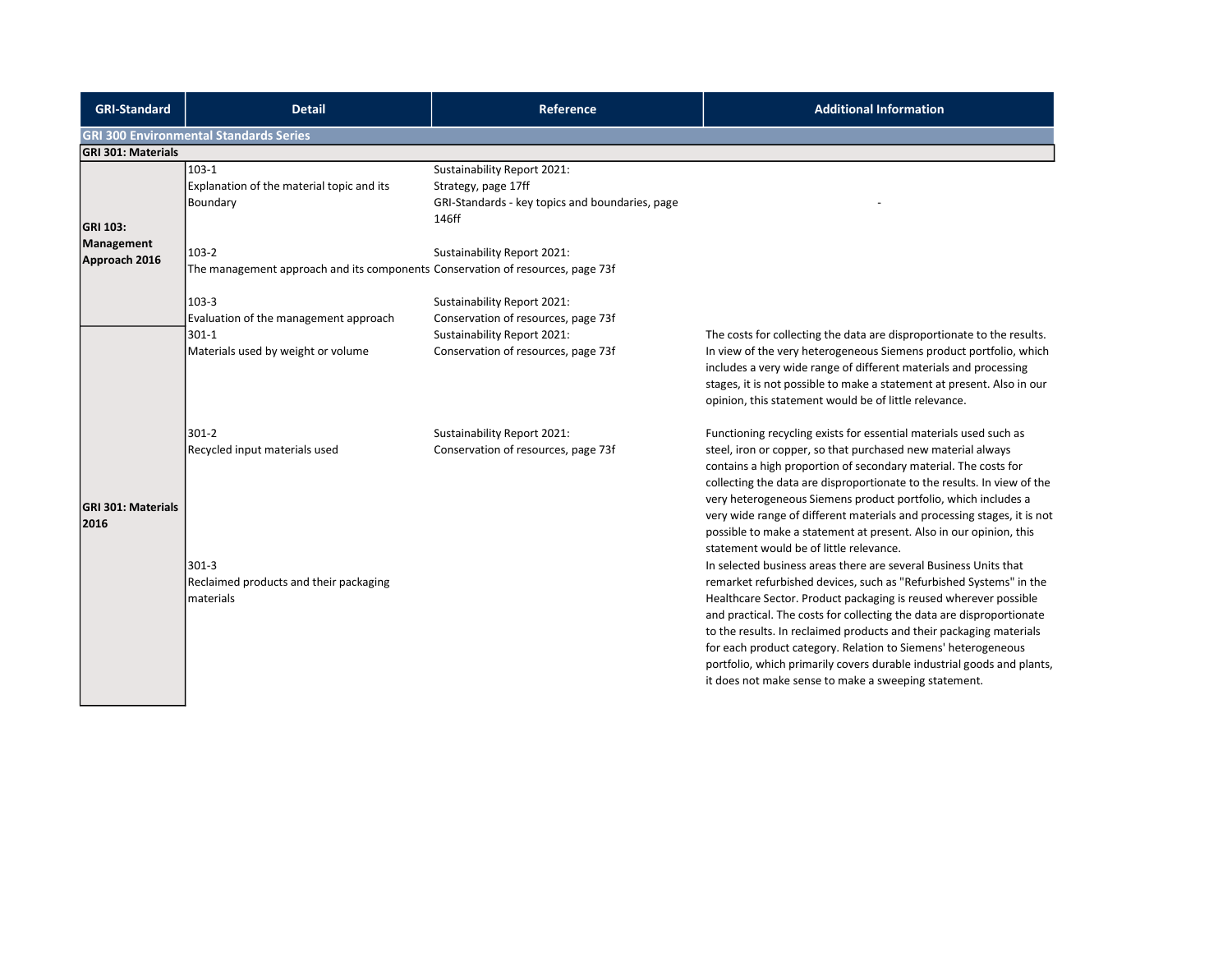| <b>GRI-Standard</b>         | <b>Detail</b>                                                                                                                                                                                            | <b>Reference</b>                                                                                                                                          | <b>Additional Information</b>                                                                                            |
|-----------------------------|----------------------------------------------------------------------------------------------------------------------------------------------------------------------------------------------------------|-----------------------------------------------------------------------------------------------------------------------------------------------------------|--------------------------------------------------------------------------------------------------------------------------|
| <b>GRI 302: Energy</b>      |                                                                                                                                                                                                          |                                                                                                                                                           |                                                                                                                          |
| <b>GRI 103:</b>             | $103-1$<br>Explanation of the material topic and its<br>Boundary                                                                                                                                         | Sustainability Report 2021:<br>Strategy, page 17ff<br>GRI-Standards - key topics and boundaries, page<br>146ff                                            |                                                                                                                          |
| Management<br>Approach 2016 | 103-2<br>The management approach and its components Conservation rescources 83f                                                                                                                          | Sustainability Report 2021:                                                                                                                               |                                                                                                                          |
|                             | $103 - 3$<br>Evaluation of the management approach<br>$302 - 1$                                                                                                                                          | Sustainability Report 2021:<br>Conservation rescources 83ff                                                                                               |                                                                                                                          |
|                             | Energy consumption within the organization<br>$302 - 2$<br>Energy consumption outside of the                                                                                                             | Sustainability Report 2021:<br>Conservation rescources 83ff<br>Sustainability Report 2021:<br>Conservation rescources 83ff                                | Starting with fiscal 2016, we disclose Scope 3 upstream emissions,<br>currently we do not disclose downstream emissions. |
| GRI 302: Energy<br>2016     | organization<br>$302 - 3$<br>Energy intensity<br>$302 - 4$<br>Reduction of energy consumption<br>$302 - 5$<br>Reductions in energy requirements of products Conservation rescources 83ff<br>and services | Sustainability Report 2021:<br>Conservation rescources 83ff<br>Sustainability Report 2021:<br>Conservation rescources 83ff<br>Sustainability Report 2021: |                                                                                                                          |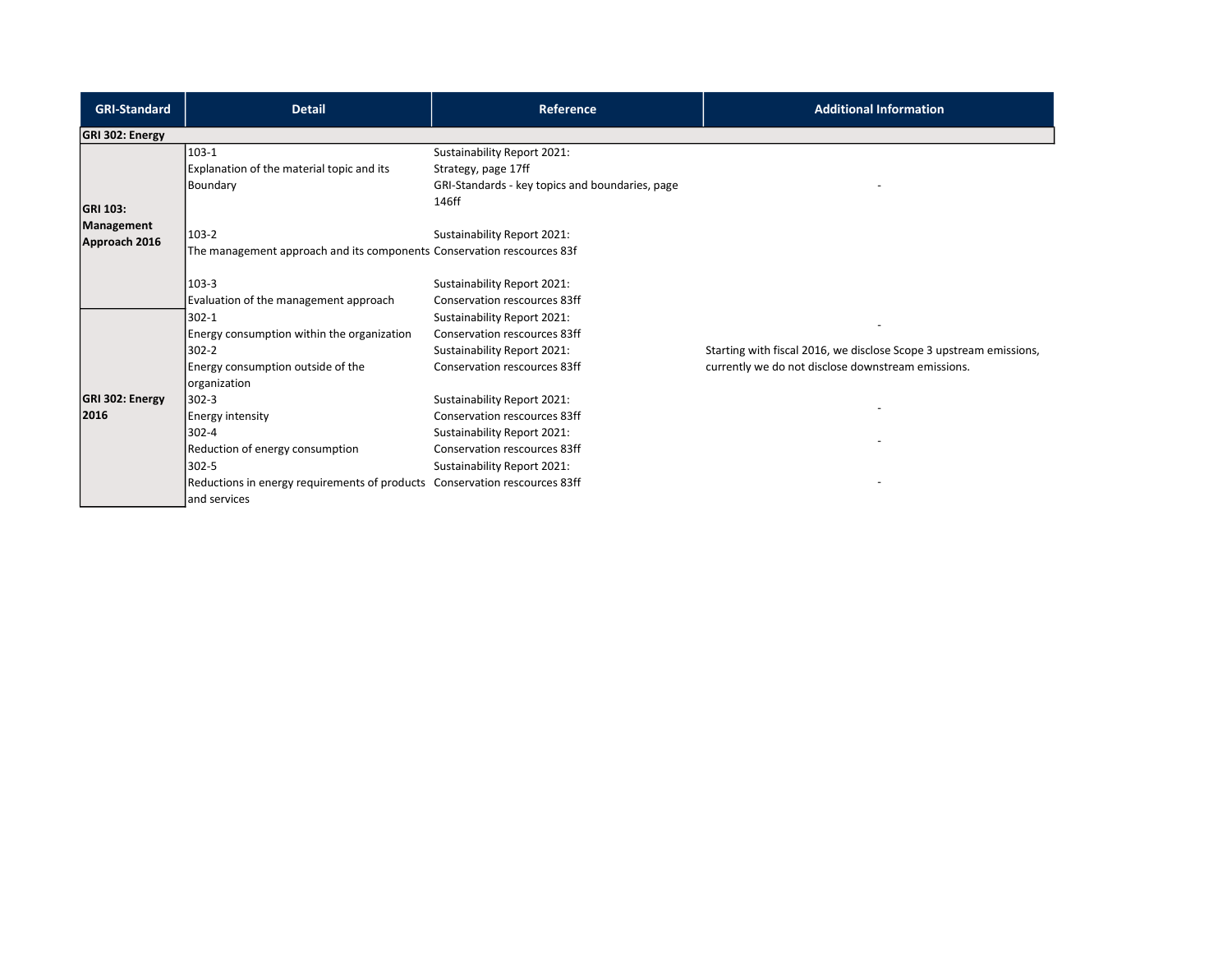| <b>GRI-Standard</b>                  | <b>Detail</b>                                                                                      | <b>Reference</b>                                                                                                                                                                                                                          | <b>Additional Information</b>                                                                                                                                                                                                                                                                                                                                                                                                                                                  |
|--------------------------------------|----------------------------------------------------------------------------------------------------|-------------------------------------------------------------------------------------------------------------------------------------------------------------------------------------------------------------------------------------------|--------------------------------------------------------------------------------------------------------------------------------------------------------------------------------------------------------------------------------------------------------------------------------------------------------------------------------------------------------------------------------------------------------------------------------------------------------------------------------|
| GRI 303: Water                       |                                                                                                    |                                                                                                                                                                                                                                           |                                                                                                                                                                                                                                                                                                                                                                                                                                                                                |
| <b>GRI 103:</b>                      | $103-1$<br>Explanation of the material topic and its<br>Boundary                                   | Sustainability Report 2021:<br>Strategy, page 17ff<br>GRI-Standards - key topics and boundaries, page<br>146ff                                                                                                                            |                                                                                                                                                                                                                                                                                                                                                                                                                                                                                |
| Management<br>Approach 2016          | $103-2$<br>The management approach and its components Conservation of rescources - water, page 86f | Sustainability Report 2021:                                                                                                                                                                                                               |                                                                                                                                                                                                                                                                                                                                                                                                                                                                                |
|                                      | $103-3$<br>Evaluation of the management approach                                                   | Sustainability Report 2021:<br>Conservation of rescources - water, page 86f                                                                                                                                                               |                                                                                                                                                                                                                                                                                                                                                                                                                                                                                |
|                                      | 303-1<br>Interactions with water as a shared resource                                              | Sustainability Report 2021:<br>Conservation of rescources - water, page 86f                                                                                                                                                               | Siemens has implemented a global water strategy. However for<br>global reporting of a multinational company with presence in more<br>than 190 countries detailed informations are not feasible.                                                                                                                                                                                                                                                                                |
| GRI 303: Water<br>and effluents 2018 | $303-2$<br>Management of water discharge -related<br>impact                                        | Sustainability Report 2021:<br>Conservation of rescources - water, page 86f                                                                                                                                                               | Siemens has implemented a global water strategy. However for<br>Global Reporting of a multinational company with presence in more<br>than 190 countries detailed informations are not feasible.<br>Nevertheless as a general statement, Siemens considers water stress<br>in the design of new locations and within customer projects<br>worldwide and plans to certify all new buildings according to LEED,<br>where sustainable use of water is an important design element. |
|                                      | $303 - 3$<br>Water withdrawal<br>303-4<br>Water discharge<br>303-3<br>Water consumption            | Sustainability Report 2021:<br>Conservation of rescources - water, page 86f<br>Sustainability Report 2021:<br>Conservation of rescources - water, page 86f<br>Sustainability Report 2021:<br>Conservation of rescources - water, page 86f |                                                                                                                                                                                                                                                                                                                                                                                                                                                                                |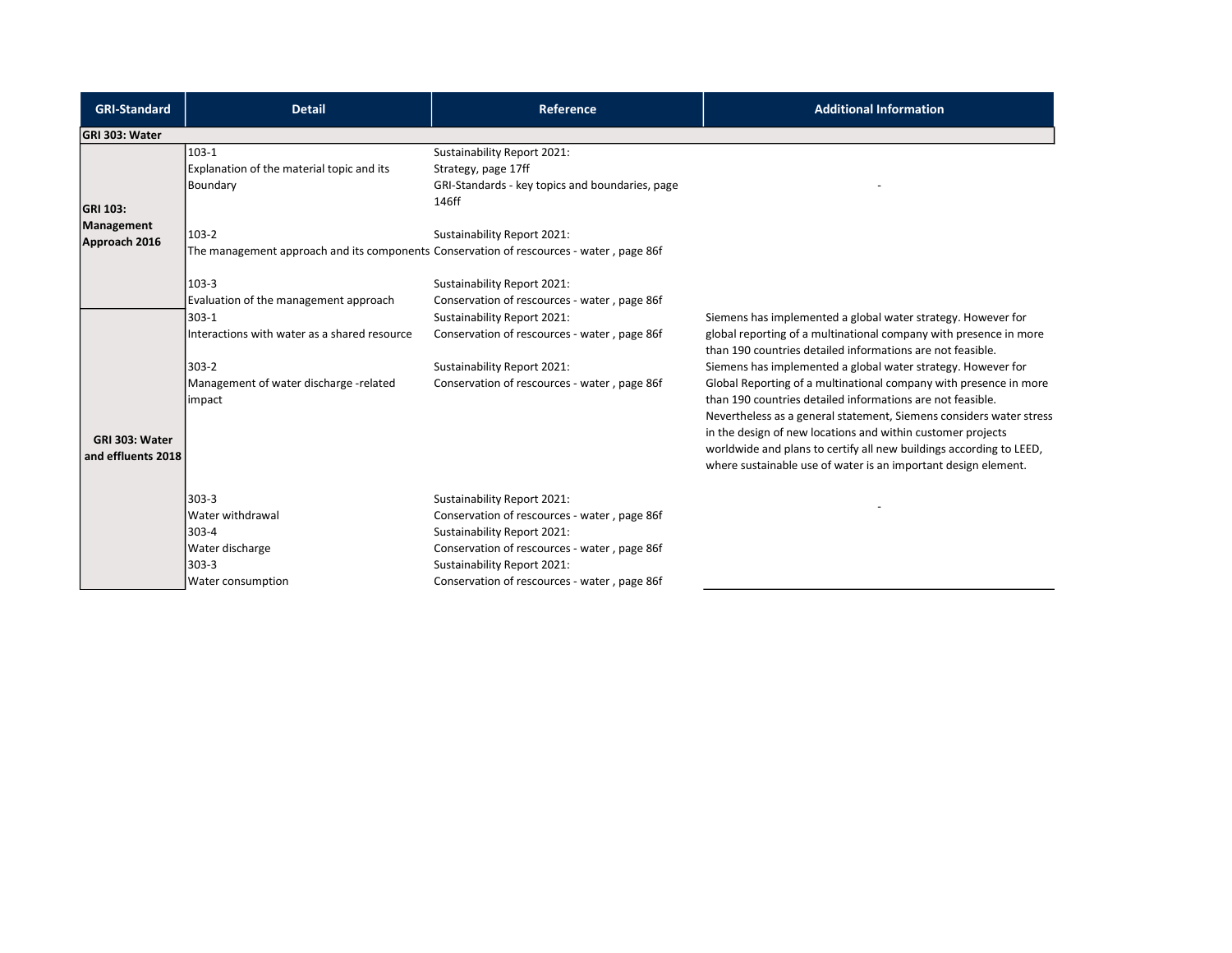| <b>GRI-Standard</b>               | <b>Detail</b>                                                    | Reference                                                                                                                           | <b>Additional Information</b>                                                                                                                                                                                                                         |
|-----------------------------------|------------------------------------------------------------------|-------------------------------------------------------------------------------------------------------------------------------------|-------------------------------------------------------------------------------------------------------------------------------------------------------------------------------------------------------------------------------------------------------|
| <b>GRI 305: Emissions</b>         |                                                                  |                                                                                                                                     |                                                                                                                                                                                                                                                       |
| <b>GRI 103:</b>                   | $103-1$<br>Explanation of the material topic and its<br>Boundary | Sustainability Report 2021:<br>Strategy, page 17ff<br>GRI-Standards - key topics and boundaries, page<br>146ff                      |                                                                                                                                                                                                                                                       |
| Management                        | $103-2$                                                          | Sustainability Report 2021:                                                                                                         |                                                                                                                                                                                                                                                       |
| Approach 2016                     |                                                                  | The management approach and its components Climate action-greenhouse gas emissions, page 76ff                                       |                                                                                                                                                                                                                                                       |
|                                   | 103-3<br>Evaluation of the management approach                   | Sustainability Report 2021:<br>Climate action-greenhouse gas emissions, page 76ff                                                   |                                                                                                                                                                                                                                                       |
|                                   | 305-1<br>Direct (Scope 1) GHG emissions                          | Sustainability Report 2021:<br>Climate action-greenhouse gas emissions, page 76ff<br>Our sustainability indicators, page 113ff      |                                                                                                                                                                                                                                                       |
|                                   | $305 - 2$<br>Energy indirect (Scope 2) GHG emissions             | Sustainability Report 2021:<br>Climate action-greenhouse gas emissions, page 76ff<br>Our sustainability indicators, page 113ff      |                                                                                                                                                                                                                                                       |
|                                   | $305 - 3$<br>Other indirect (Scope 3) GHG emissions              | Sustainability Report 2021:<br>Climate action-greenhouse gas emissions, page 76ff<br>Our sustainability indicators, page 113ff      |                                                                                                                                                                                                                                                       |
| <b>GRI 305: Emissions</b><br>2016 | 305-4<br><b>GHG emissions intensity</b>                          | Sustainability Report 2021:<br>Our sustainability indicators, page 113ff                                                            | Our aim is to be carbon neutral by 2030, therefore the reduction in<br>Climate action-greenhouse gas emissions, page 76ff GHG emissions is our main target. Furthermore we report efficiency<br>in primary energy with respect to comparable revenue. |
|                                   | $305 - 5$<br><b>Reduction of GHG emissions</b>                   | Sustainability Report 2021:<br>Climate action-greenhouse gas emissions, page 76ff<br>Our sustainability indicators, page 113ff      |                                                                                                                                                                                                                                                       |
|                                   | $305 - 6$<br>Emissions of ozone-depleting substances (ODS)       | Sustainability Report 2021:<br>Climate action-greenhouse gas emissions, page 76ff<br>Our sustainability indicators, page 113ff      |                                                                                                                                                                                                                                                       |
|                                   | $305 - 7$<br>other significant air emissions                     | Sustainability Report 2021:<br>Nitrogen oxides (NOX), sulfur oxides (SOX), and Climate action - greenhouse gas emissions, page 76ff |                                                                                                                                                                                                                                                       |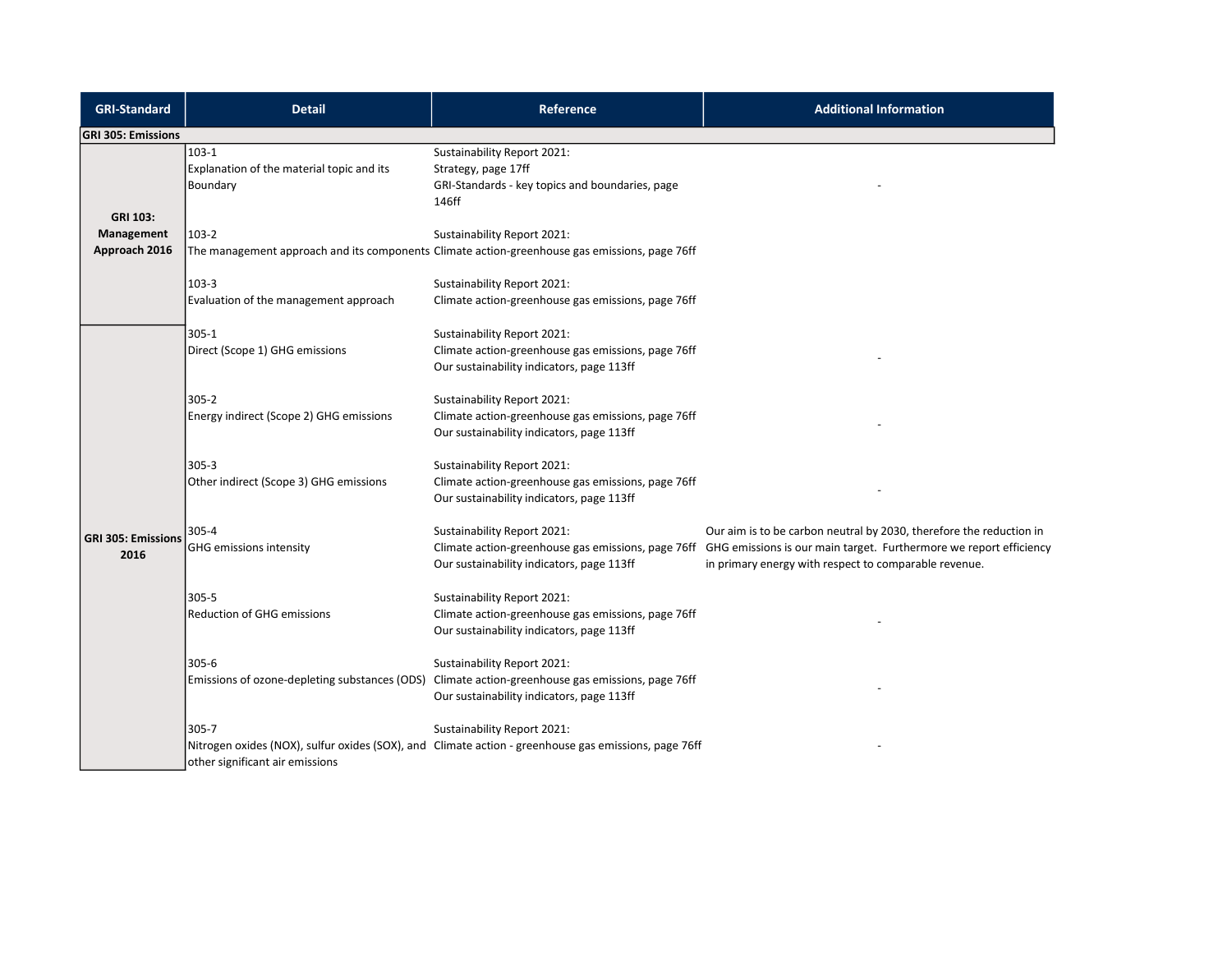| <b>GRI-Standard</b>                      | <b>Detail</b>                                                                                                  | <b>Reference</b>                                                                                                              | <b>Additional Information</b> |
|------------------------------------------|----------------------------------------------------------------------------------------------------------------|-------------------------------------------------------------------------------------------------------------------------------|-------------------------------|
| <b>GRI 306: Effluents and Waste</b>      |                                                                                                                |                                                                                                                               |                               |
| <b>GRI 103:</b>                          | $103-1$<br>Explanation of the material topic and its<br>Boundary                                               | Sustainability Report 2021:<br>Strategy, page 17ff<br>GRI-Standards - key topics and boundaries, page<br>146ff                |                               |
| Management<br>Approach 2016              | $103-2$<br>The management approach and its components Conservation rescources, page 83ff                       | Sustainability Report 2021:                                                                                                   |                               |
|                                          | $103-3$<br>Evaluation of the management approach                                                               | Sustainability Report 2021:<br>Conservation rescources, page 83ff                                                             |                               |
|                                          | 306-1<br>Waste generation and significant waste related Conservation of rescources- waste, page 85f<br>impacts | Sustainability Report 2021:                                                                                                   |                               |
| GRI 306: Waste                           | 306-2<br>Management of significant waste related<br>impacts                                                    | Sustainability Report 2021:<br>Conservation of rescources- waste, page 85f                                                    |                               |
| 2020                                     | $306 - 3$<br>Wate generated                                                                                    | Sustainability Report 2021:<br>Conservation of rescources- waste, page 85f                                                    |                               |
|                                          | 306-4<br>Waste diverted from disposal<br>306-5                                                                 | Sustainability Report 2021:<br>Conservation of rescources-waste, page 85f<br>Sustainability Report 2021:                      |                               |
|                                          | Waste directed to disposal                                                                                     | Conservation of rescources- waste, page 85f                                                                                   |                               |
| <b>GRI 307: Environmental Compliance</b> | $103-1$                                                                                                        | Sustainability Report 2021:                                                                                                   |                               |
| <b>GRI 103:</b>                          | Explanation of the material topic and its<br>Boundary                                                          | Strategy, page 17ff<br>GRI-Standards - key topics and boundaries, page<br>146ff                                               |                               |
| Management                               | 103-2                                                                                                          | Sustainability Report 2021:                                                                                                   |                               |
| Approach 2016                            |                                                                                                                | The management approach and its components Conservation of rescources-Environment related<br>incidents and penalties, page 87 |                               |
|                                          | 103-3<br>Evaluation of the management approach                                                                 | Sustainability Report 2021:<br>Conservation of rescources-Environment related<br>incidents and penalties, page 87             |                               |
| GRI 307:                                 | 307-1                                                                                                          | Sustainability Report 2021:                                                                                                   |                               |
| Environmental                            | Non-compliance with environmental laws and                                                                     | Conservation of rescources-Environment related                                                                                |                               |
| Compliance 2016                          | regulations                                                                                                    | incidents and penalties, page 87                                                                                              |                               |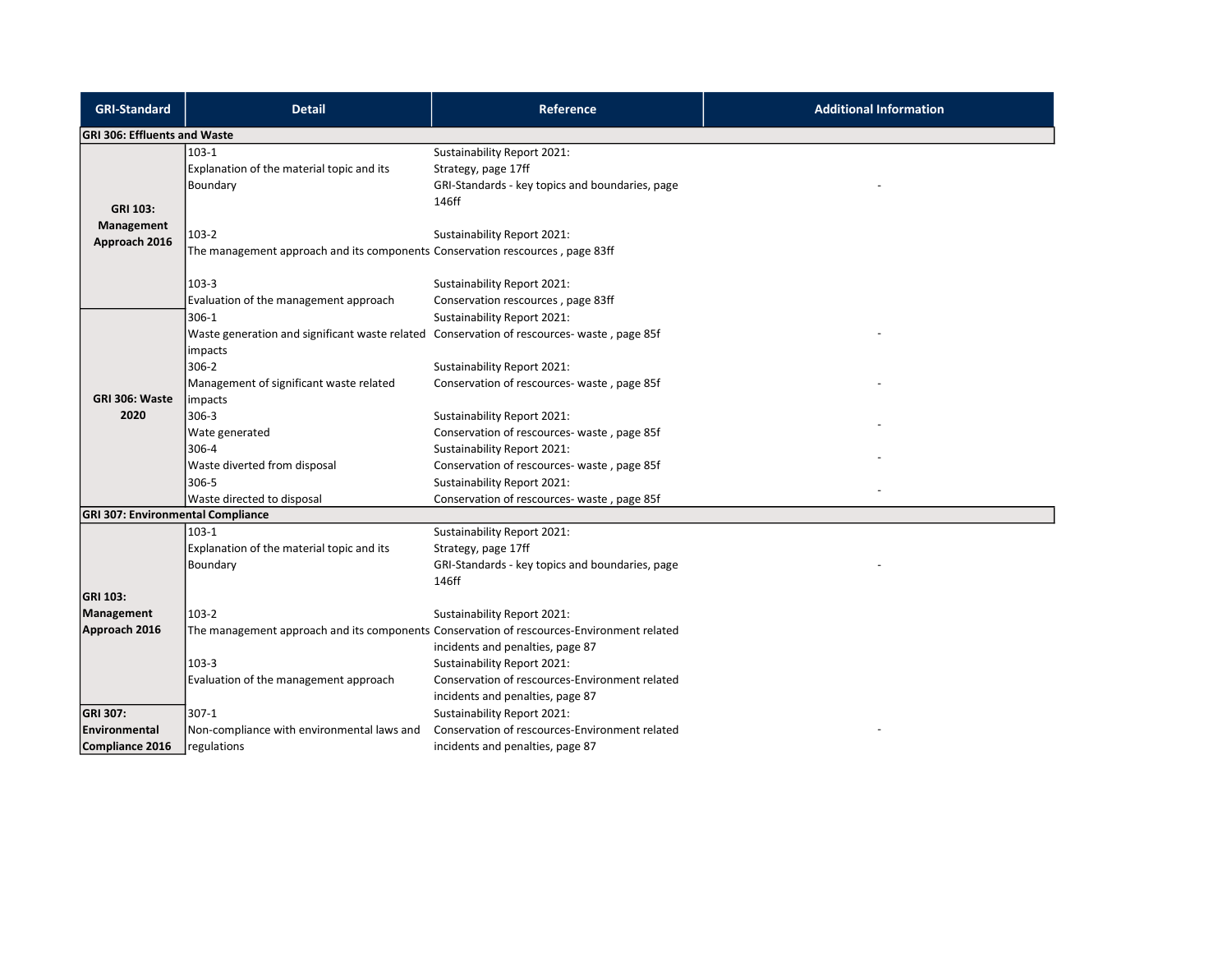| <b>GRI-Standard</b> | <b>Detail</b>                                                    | <b>Reference</b>                                  | <b>Additional Information</b>                                         |
|---------------------|------------------------------------------------------------------|---------------------------------------------------|-----------------------------------------------------------------------|
|                     | <b>GRI 308: Supplier Environmental Assessment</b>                |                                                   |                                                                       |
|                     | 103-1                                                            | Sustainability Report 2021:                       |                                                                       |
|                     | Explanation of the material topic and its                        | Strategy, page 17ff                               |                                                                       |
|                     | Boundary                                                         | GRI-Standards - key topics and boundaries, page   |                                                                       |
|                     |                                                                  | 146ff                                             |                                                                       |
| GRI 103:            |                                                                  |                                                   |                                                                       |
| Management          | 103-2                                                            | Sustainability Report 2021:                       |                                                                       |
| Approach 2016       | The management approach and its components Compliance, page 48ff |                                                   |                                                                       |
|                     |                                                                  | Sustainable supply chain practice, page 62ff;     |                                                                       |
|                     | $103-3$                                                          | Sustainability Report 2021:                       |                                                                       |
|                     | Evaluation of the management approach                            | Compliance, page 48ff                             |                                                                       |
|                     |                                                                  | Sustainable supply chain practice, page 62ff;     |                                                                       |
|                     | 308-1                                                            |                                                   | We procure from some 63,000 supplier in around 145 countries, it is   |
|                     | New suppliers that were screened using                           |                                                   | not possible for us to inspect all suppliers to the same extent. We   |
|                     | environmental criteria                                           |                                                   | have therefore established a risk-based system to systematically      |
|                     |                                                                  |                                                   | identify potential risks in our supply chain.                         |
| GRI 308: Supplier   | 308-2                                                            | Sustainability Report 2021:                       | Detailed guidelines are included in our Business Conduct Guidelines   |
| Environmental       | Negative environmental impacts in the supply                     | Compliance, page 48ff                             | for Suppliers. Siemens follows here a risk based approach; Cases are  |
| Assessment 2016     | chain and actions taken                                          | Sustainable supply chain practice, page 62ff;     | reported as part of our supplier audits, detailed breakdown of single |
|                     |                                                                  | <b>Business Conduct Guidelines:</b>               | cases and measures does not provide additional information.           |
|                     |                                                                  | https://assets.new.siemens.com/siemens/assets/api |                                                                       |
|                     |                                                                  | /uuid:5c242542-e991-4b97-af63-                    |                                                                       |
|                     |                                                                  | 090ad509be74/2021-sag-bcg-en.pdf                  |                                                                       |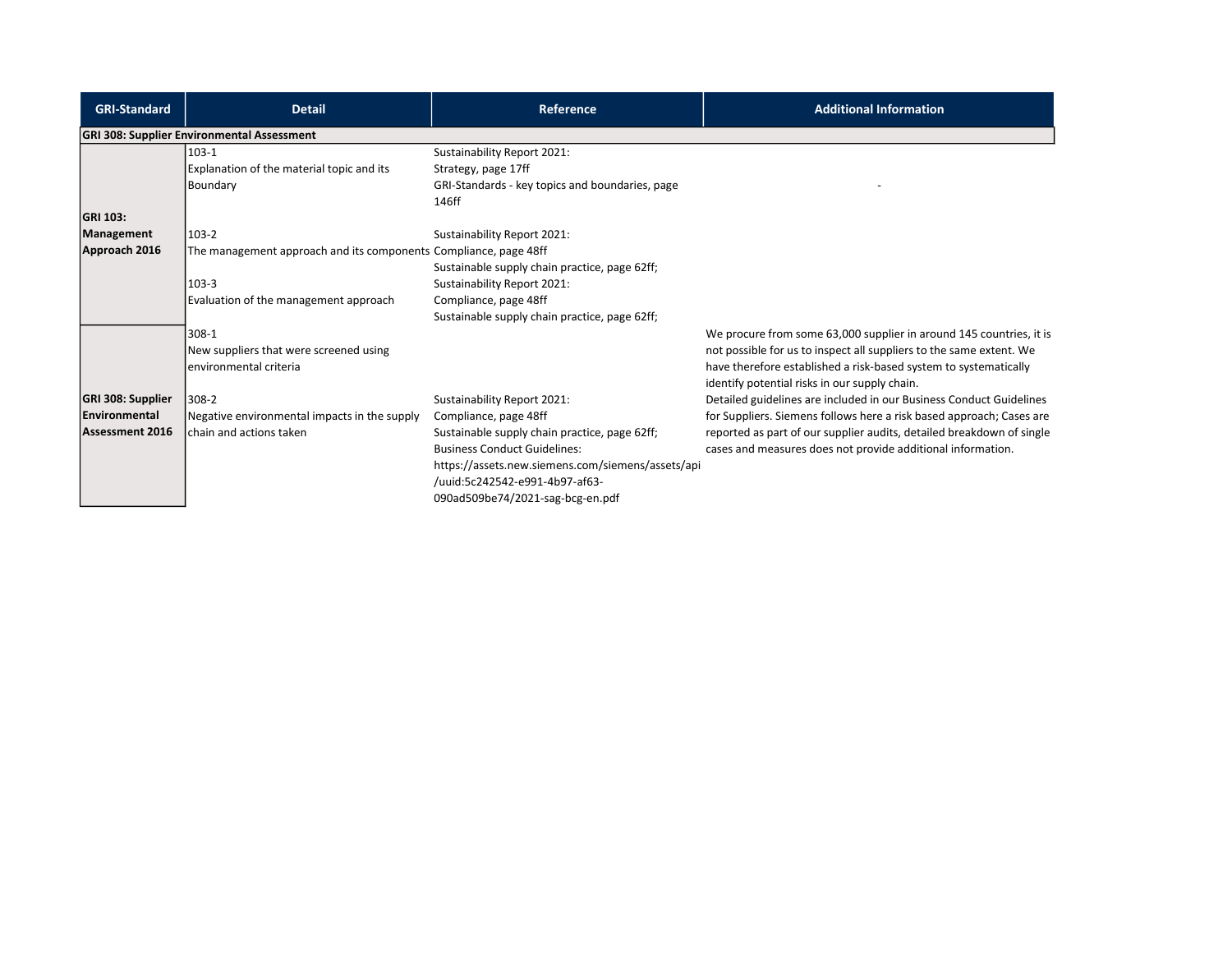| <b>GRI-Standard</b>                | <b>Detail</b>                                                                                                                                 | Reference                                                                                                                                                                 | <b>Additional Information</b>                                                                                                                                                                                                                                                                                                  |
|------------------------------------|-----------------------------------------------------------------------------------------------------------------------------------------------|---------------------------------------------------------------------------------------------------------------------------------------------------------------------------|--------------------------------------------------------------------------------------------------------------------------------------------------------------------------------------------------------------------------------------------------------------------------------------------------------------------------------|
|                                    |                                                                                                                                               | <b>GRI 400 Social Standards Series</b>                                                                                                                                    |                                                                                                                                                                                                                                                                                                                                |
| <b>GRI 401: Employment</b>         |                                                                                                                                               |                                                                                                                                                                           |                                                                                                                                                                                                                                                                                                                                |
| <b>GRI 103:</b>                    | $103-1$<br>Explanation of the material topic and its<br>Boundary                                                                              | Sustainability Report 2021:<br>Strategy, page 17ff<br>GRI-Standards - key topics and boundaries, page<br>146ff                                                            |                                                                                                                                                                                                                                                                                                                                |
| Management<br>Approach 2016        | 103-2<br>The management approach and its components Working at Siemens, page 94ff                                                             | Sustainability Report 2021:                                                                                                                                               |                                                                                                                                                                                                                                                                                                                                |
|                                    | 103-3<br>Evaluation of the management approach<br>401-1<br>New employee hires and employee turnover                                           | Sustainability Report 2021:<br>Working at Siemens, page 94ff<br>Sustainability Report 2021:<br>Working at Siemens, page 94ff<br>Our Sustainability Indicators, page 113ff | We do not report according to age group, gender and region since<br>this information is classified as confidential. Employment guidelines<br>are integrated part of our Business Conduct Guidelines for our own<br>employees and for our suppliers; Wherever we operate we comply<br>with local laws and regulations.          |
| GRI 401:<br><b>Employment 2016</b> | 1401-2<br>Benefits provided to full-time employees that<br>are not provided to temporary or part-time<br>employees<br>401-3<br>Parental leave |                                                                                                                                                                           | We do not report according to the type of employment contract<br>since this information is classified as confidential. Futhermore<br>benefits depends according to local laws and regulations.<br>We do not report according to age group, gender and parental<br>leaves since this information is classified as confidential. |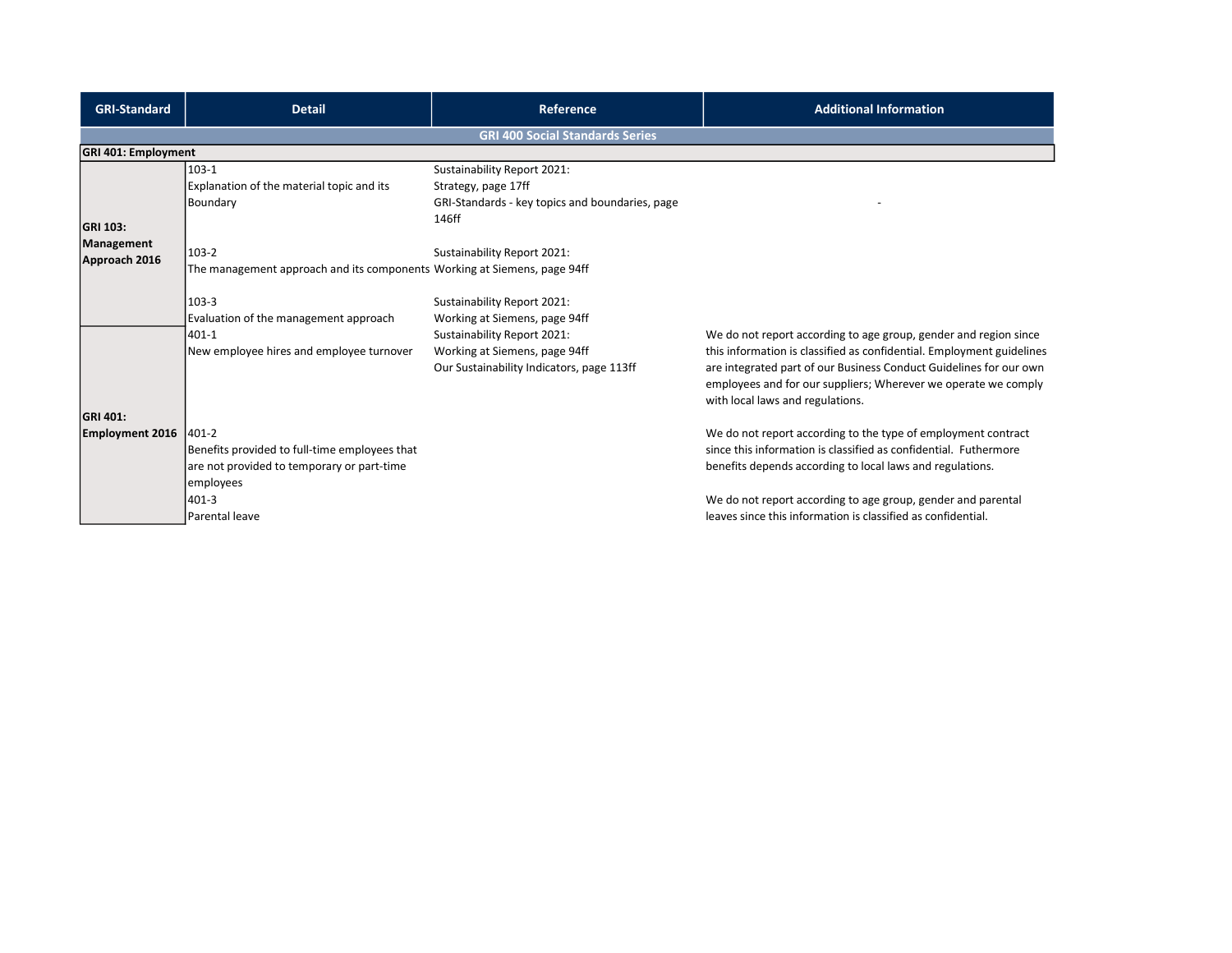| <b>GRI-Standard</b>                              | <b>Detail</b>                                                                                                                | <b>Reference</b>                                                                                                      | <b>Additional Information</b> |
|--------------------------------------------------|------------------------------------------------------------------------------------------------------------------------------|-----------------------------------------------------------------------------------------------------------------------|-------------------------------|
|                                                  | <b>GRI 403: Occupational Health and Safety</b>                                                                               |                                                                                                                       |                               |
| <b>GRI 103:</b>                                  | $103-1$<br>Explanation of the material topic and its<br>Boundary                                                             | Sustainability Report 2021:<br>Strategy, page 17ff<br>GRI-Standards - key topics and boundaries, page<br>146ff        |                               |
| Management<br>Approach 2016                      | $103-2$<br>The management approach and its components Occupational health and safety, page 106ff                             | Sustainability Report 2021                                                                                            |                               |
|                                                  | $103 - 3$<br>Evaluation of the management approach                                                                           | Sustainability Report 2021<br>Occupational health and safety, page 106ff                                              |                               |
|                                                  | $403 - 1$<br>Occupational health and safety management<br>system                                                             | Sustainability Report 2021<br>Occupational health and safety, page 106ff                                              |                               |
|                                                  | 403-2<br>Hazard identification, risk assessment, and<br>incident investigation                                               | Sustainability Report 2021<br>Occupational health and safety, page 106ff                                              |                               |
|                                                  | $403 - 3$<br>Occupational health services<br>$403 - 4$                                                                       | Sustainability Report 2021<br>Occupational health and safety, page 106ff<br>Sustainability Report 2021                |                               |
| <b>GRI 403:</b>                                  | Worker participation, consultation, and<br>communication on occupational health and<br>safety                                | Occupational health and safety, page 106ff                                                                            |                               |
| Occupational<br><b>Health and Safety</b><br>2018 | $403 - 5$<br>Worker training on occupational health and<br>safety                                                            | Sustainability Report 2021<br>Occupational health and safety, page 106ff                                              |                               |
|                                                  | 403-6<br>Promotion of worker health<br>403-7                                                                                 | Sustainability Report 2021<br>Occupational health and safety, page 106ff<br>Sustainability Report 2021                |                               |
|                                                  | Prevention and mitigation of occupational<br>health and safety impacts directly linked by<br>business relationships          | Occupational health and safety, page 106ff                                                                            |                               |
|                                                  | 403-8<br>Workers covered by an occupational health and Occupational health and safety, page 106ff<br>safety management ystem | Sustainability Report 2021                                                                                            |                               |
|                                                  | 403-9<br>Work-related injuries                                                                                               | Sustainability Report 2021<br>Occupational health and safety, page 106ff<br>Our Sustainability indicators, page 113ff |                               |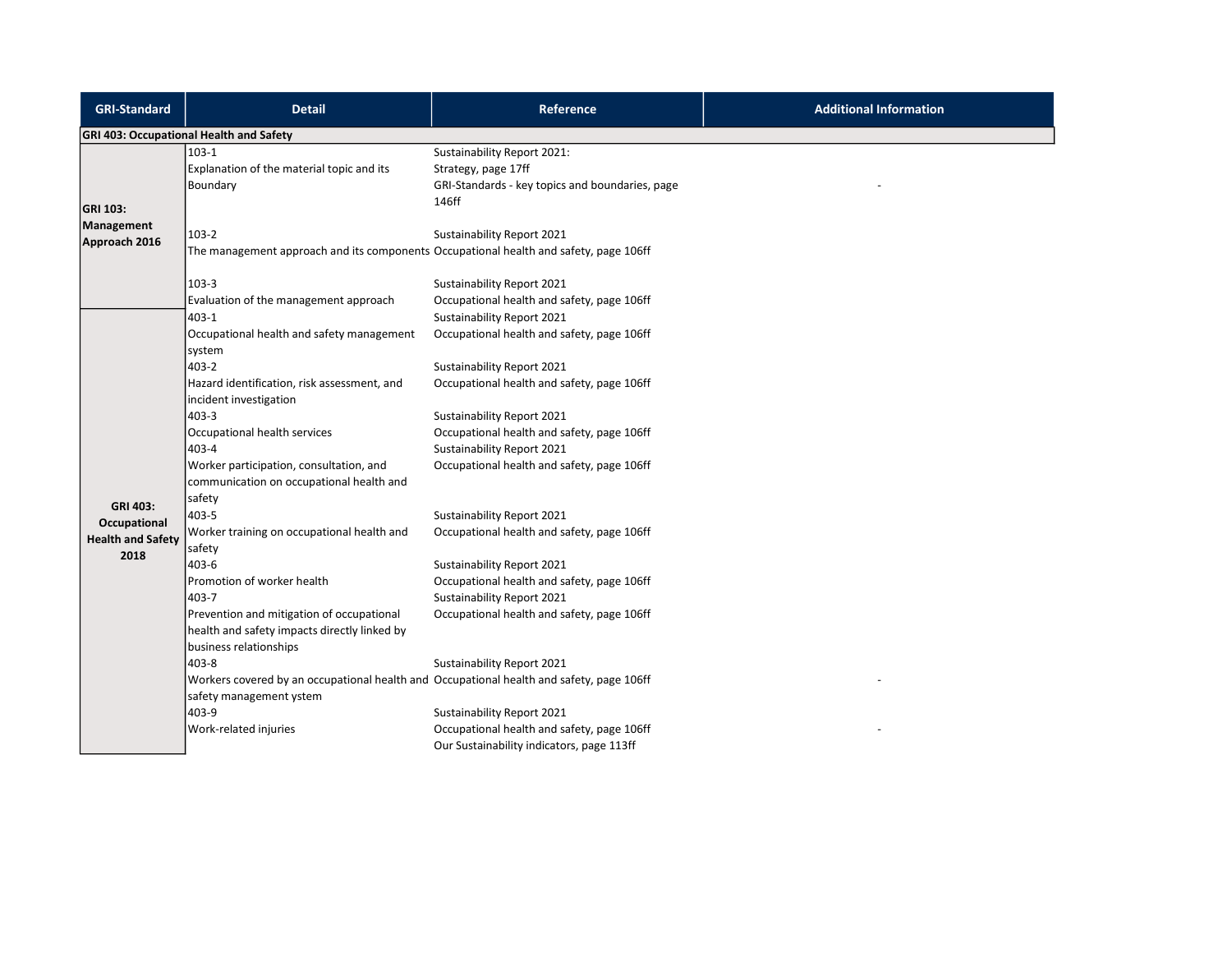| <b>GRI-Standard</b>                                        | <b>Detail</b>                                                                                                                                                                             | Reference                                                                                                                                                     | <b>Additional Information</b>                                                                                                                                                                                                                                                                                                                                                               |
|------------------------------------------------------------|-------------------------------------------------------------------------------------------------------------------------------------------------------------------------------------------|---------------------------------------------------------------------------------------------------------------------------------------------------------------|---------------------------------------------------------------------------------------------------------------------------------------------------------------------------------------------------------------------------------------------------------------------------------------------------------------------------------------------------------------------------------------------|
| <b>GRI 404: Training and Education</b>                     |                                                                                                                                                                                           |                                                                                                                                                               |                                                                                                                                                                                                                                                                                                                                                                                             |
| <b>GRI 103:</b><br>Management<br>Approach 2016             | $103 - 1$<br>Explanation of the material topic and its<br>Boundary                                                                                                                        | Sustainability Report 2021:<br>Strategy, page 17ff<br>GRI-Standards - key topics and boundaries, page<br>146ff                                                |                                                                                                                                                                                                                                                                                                                                                                                             |
|                                                            | 103-2<br>The management approach and its components Working at Siemens, page 94ff                                                                                                         | Sustainability Report 2021:                                                                                                                                   |                                                                                                                                                                                                                                                                                                                                                                                             |
|                                                            | 103-3<br>Evaluation of the management approach<br>404-1                                                                                                                                   | Sustainability Report 2021:<br>Working at Siemens, page 94ff<br>Sustainability Report 2021:                                                                   | As a general rule, every employee has the same rights and                                                                                                                                                                                                                                                                                                                                   |
|                                                            | Average hours of training per year per<br>employee                                                                                                                                        | Working at Siemens, page 94ff                                                                                                                                 | opportunities with regards to personal development, trainings and<br>career development. Detailed breakdown of average hours does not<br>provide additional information.                                                                                                                                                                                                                    |
| <b>GRI 404: Training</b><br>and Education<br>2016          | 404-2<br>Programs for upgrading employee skills and<br>transition assistance programs<br>404-3<br>Percentage of employees receiving regular<br>performance and career development reviews | Sustainability Report 2021:<br>Working at Siemens, page 94ff                                                                                                  | As a general rule, every employee has the same rights and<br>opportunities with regards to personal development, trainings and<br>career development.<br>As a general rule, every employee has the same rights and<br>opportunities with regards to personal development, trainings and<br>career development. Detailed breakdown of percentage does not<br>provide additional information. |
|                                                            | <b>GRI 405: Diversity and Equal Opportunity</b>                                                                                                                                           |                                                                                                                                                               |                                                                                                                                                                                                                                                                                                                                                                                             |
| <b>GRI 103:</b>                                            | $103-1$<br>Explanation of the material topic and its<br>Boundary                                                                                                                          | Sustainability Report 2021:<br>Strategy, page 17ff<br>GRI-Standards - key topics and boundaries, page<br>146ff                                                |                                                                                                                                                                                                                                                                                                                                                                                             |
| Management<br>Approach 2016                                | $103-2$<br>The management approach and its components Working at Siemens, page 94ff<br>$103-3$                                                                                            | Sustainability Report 2021:<br>Sustainability Report 2021:                                                                                                    |                                                                                                                                                                                                                                                                                                                                                                                             |
| <b>GRI 405: Diversity</b><br>and Equal<br>Opportunity 2016 | Evaluation of the management approach<br>405-1<br>Diversity of governance bodies and employees<br>405-2<br>Ratio of basic salary and remuneration of<br>women to men                      | Working at Siemens, page 94ff<br>Sustainability Report 2021:<br>Working at Siemens, page 94ff<br>Sustainability Report 2021:<br>Working at Siemens, page 94ff | As a general rule, every employee has the same rights and<br>opportunities, as part of our diversity and anti-discrimination<br>program.<br>Siemens pursues the principle of performance-related<br>compensation - regardless of gender. Remuneration data is<br>regarded confidential and is therefore not reported.                                                                       |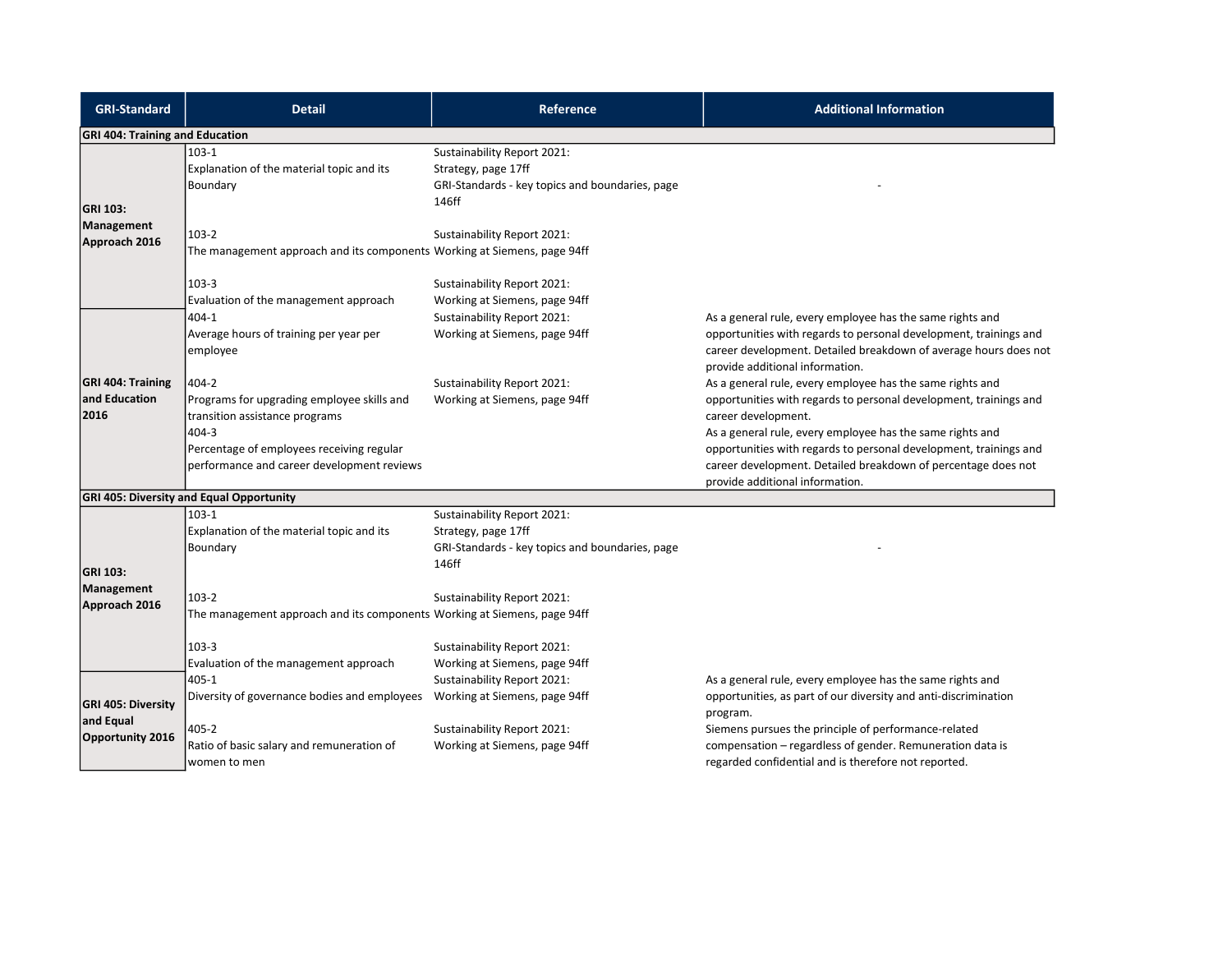| <b>GRI-Standard</b>                            | <b>Detail</b>                                                                         | <b>Reference</b>                                                                                                                              | <b>Additional Information</b>                                                                                                                                          |
|------------------------------------------------|---------------------------------------------------------------------------------------|-----------------------------------------------------------------------------------------------------------------------------------------------|------------------------------------------------------------------------------------------------------------------------------------------------------------------------|
| <b>GRI 406: Non-discrimination</b>             |                                                                                       |                                                                                                                                               |                                                                                                                                                                        |
| <b>GRI 103:</b>                                | $103-1$<br>Explanation of the material topic and its<br>Boundary                      | Sustainability Report 2021:<br>Strategy, page 17ff<br>GRI-Standards - key topics and boundaries, page<br>146ff                                |                                                                                                                                                                        |
| Management<br>Approach 2016                    | $103-2$<br>The management approach and its components Compliance, page 48ff           | Sustainability Report 2021:                                                                                                                   |                                                                                                                                                                        |
|                                                | $103-3$<br>Evaluation of the management approach                                      | Sustainability Report 2021:<br>Compliance, page 48ff                                                                                          |                                                                                                                                                                        |
| <b>GRI 406: Non-</b><br>discrimination<br>2016 | 406-1<br>Incidents of discrimination and corrective<br>actions taken                  |                                                                                                                                               | Within compliance processes analyses and management of incidents<br>are described and implemented. Report only on local level as not<br>material for global reporting. |
| GRI 408: Child Labor                           |                                                                                       |                                                                                                                                               |                                                                                                                                                                        |
|                                                | $103-1$<br>Explanation of the material topic and its<br>Boundary<br>$103-2$           | Sustainability Report 2021:<br>Strategy, page 17ff<br>GRI-Standards - key topics and boundaries, page<br>146ff<br>Sustainability Report 2021: |                                                                                                                                                                        |
| <b>GRI 103:</b><br>Management<br>Approach 2016 | The management approach and its components Working at Siemens, page 94ff;             | Compliance, page 48ff<br>Sustainable supply chain practice, page 62ff;                                                                        |                                                                                                                                                                        |
|                                                | 103-3<br>Evaluation of the management approach                                        | Sustainability Report 2021:<br>Working at Siemens, page 94ff;<br>Compliance, page 48ff<br>Sustainable supply chain practice, page 62ff;       |                                                                                                                                                                        |
| <b>GRI 408: Child</b><br>Labor 2016            | 408-1<br>Operations and suppliers at significant risk for<br>incidents of child labor | Sustainability Report 2021:<br>Working at Siemens, page 94ff;<br>Compliance, page 48ff<br>Sustainable supply chain practice, page 62ff;       |                                                                                                                                                                        |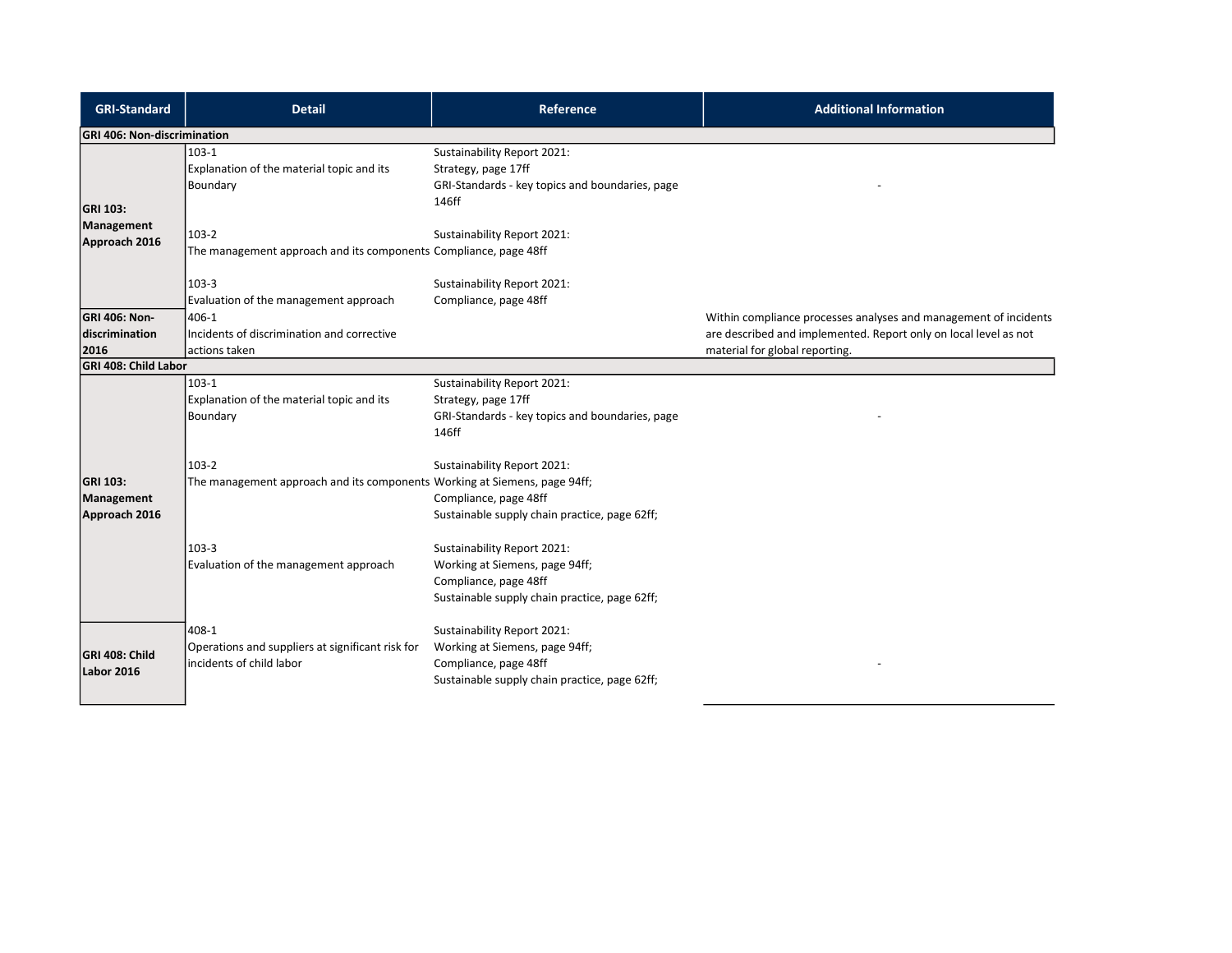| <b>GRI-Standard</b>                            | <b>Detail</b>                                                                                                                   | <b>Reference</b>                                                                                                                        | <b>Additional Information</b> |
|------------------------------------------------|---------------------------------------------------------------------------------------------------------------------------------|-----------------------------------------------------------------------------------------------------------------------------------------|-------------------------------|
| GRI 409: Forced or Compulsory Labor            |                                                                                                                                 |                                                                                                                                         |                               |
|                                                | 103-1<br>Explanation of the material topic and its<br>Boundary                                                                  | Sustainability Report 2021:<br>Strategy, page 17ff<br>GRI-Standards - key topics and boundaries, page<br>146ff                          |                               |
| <b>GRI 103:</b><br>Management<br>Approach 2016 | 103-2<br>The management approach and its components Working at Siemens, page 94ff;                                              | Sustainability Report 2021:<br>Compliance, page 48ff<br>Sustainable supply chain practice, page 62ff;                                   |                               |
|                                                | 103-3<br>Evaluation of the management approach                                                                                  | Sustainability Report 2021:<br>Working at Siemens, page 94ff;<br>Compliance, page 48ff<br>Sustainable supply chain practice, page 62ff; |                               |
| Compulsory Labor<br>2016                       | 409-1<br><b>GRI 409: Forced or O</b> perations and suppliers at significant risk for<br>incidents of forced or compulsory labor | Sustainability Report 2021:<br>Working at Siemens, page 94ff;<br>Compliance, page 48ff<br>Sustainable supply chain practice, page 62ff; |                               |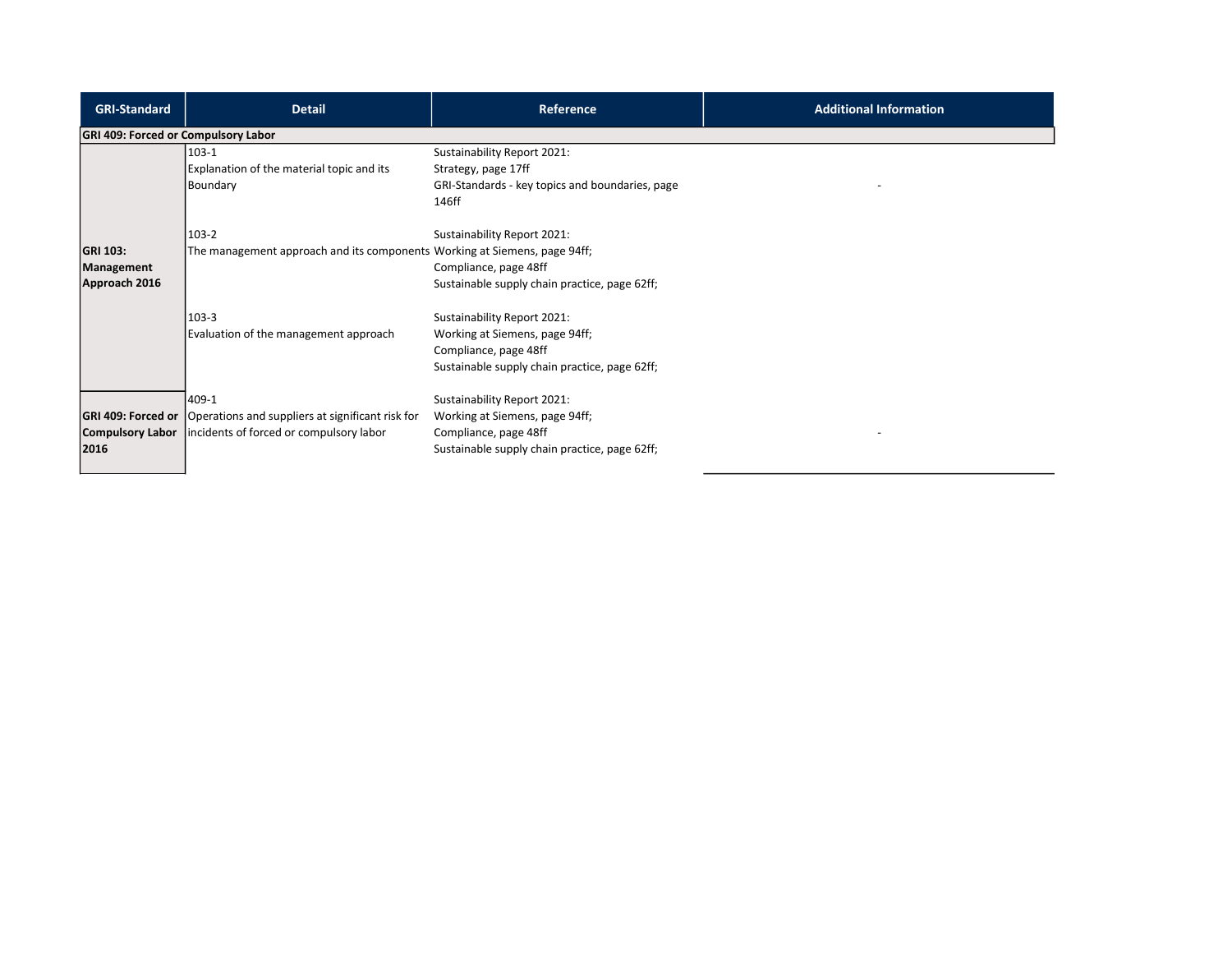| <b>GRI-Standard</b>                                | <b>Detail</b>                                                                                                                                                                | Reference                                                                                                                                                                                                                                                                                        | <b>Additional Information</b> |
|----------------------------------------------------|------------------------------------------------------------------------------------------------------------------------------------------------------------------------------|--------------------------------------------------------------------------------------------------------------------------------------------------------------------------------------------------------------------------------------------------------------------------------------------------|-------------------------------|
| <b>GRI 412: Human Rights Assessment</b>            |                                                                                                                                                                              |                                                                                                                                                                                                                                                                                                  |                               |
| <b>GRI 103:</b><br>Management                      | 103-1<br>Explanation of the material topic and its<br>Boundary<br>103-2                                                                                                      | Sustainability Report 2021:<br>Strategy, page 17ff<br>GRI-Standards - key topics and boundaries, page<br>146ff<br>Sustainability Report 2021                                                                                                                                                     |                               |
| Approach 2016                                      | The management approach and its components Human Rights, page 46ff<br>103-3<br>Evaluation of the management approach                                                         | Sustainability Report 2021<br>Human Rights, page 46ff                                                                                                                                                                                                                                            |                               |
|                                                    | 412-1<br>Operations that have been subject to human<br>rights reviews or impact assessments<br>412-2<br>Employee training on human rights policies or<br><b>I</b> procedures | Sustainability Report 2021<br>Human Rights, page 46ff<br>Sustainability Report 2021<br>Human Rights, page 46ff                                                                                                                                                                                   |                               |
| GRI 412: Human<br><b>Rights Assessment</b><br>2016 | 412-3<br>Significant investment agreements and<br>contracts that include human rights clauses or<br>that underwent human rights screening                                    | Sustainability Report 2021<br>Compliance, page 48ff<br>Sustainable supply chain practice, page 62ff<br>Human Rights, page 46ff<br><b>Business Conduct Guidelines:</b><br>https://assets.new.siemens.com/siemens/assets/api<br>/uuid:5c242542-e991-4b97-af63-<br>090ad509be74/2021-sag-bcg-en.pdf |                               |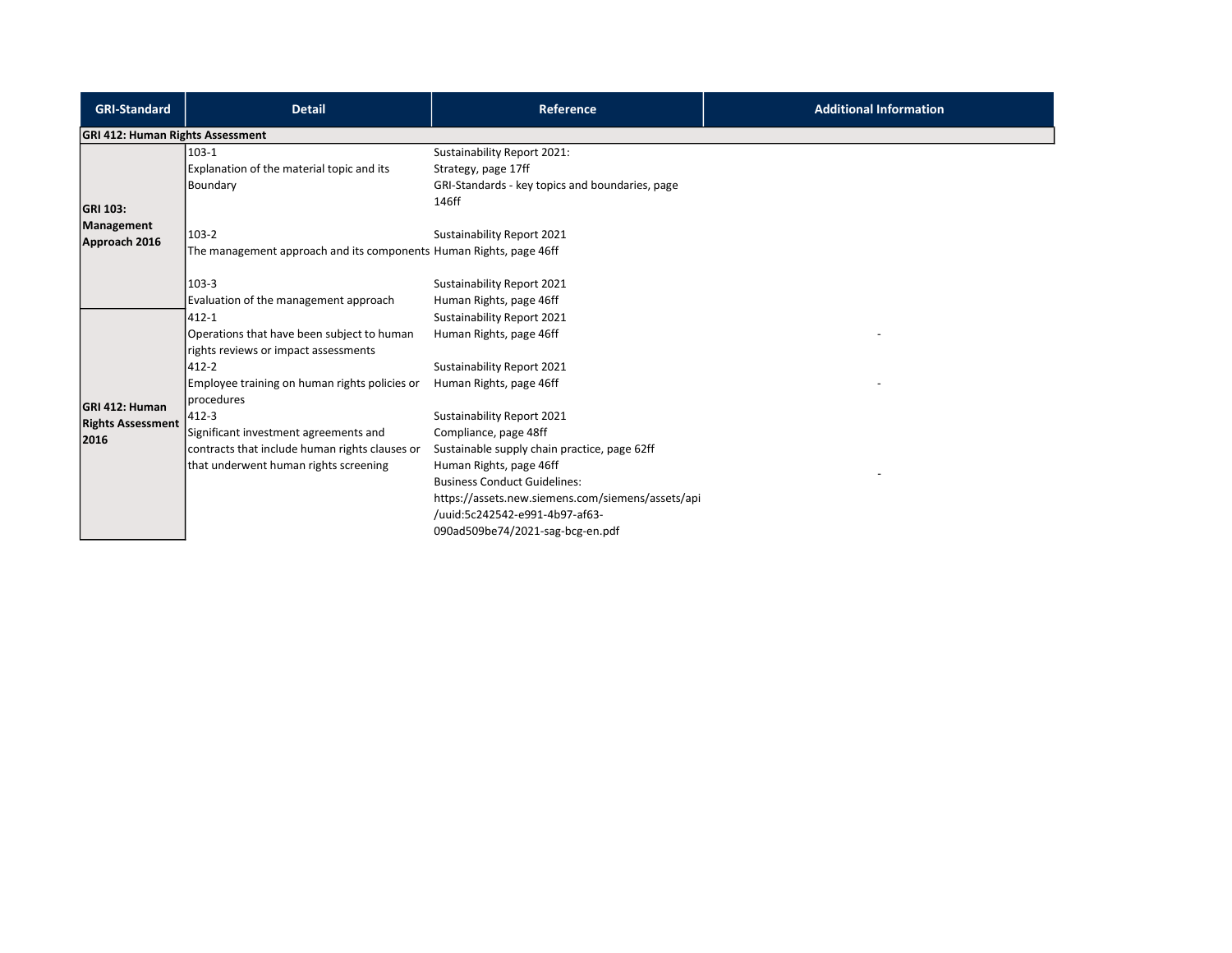| <b>GRI-Standard</b>                           | <b>Detail</b>                                                                                                                                                                                                  | Reference                                                                                                      | <b>Additional Information</b>                                                                                                                                                                                                                                                                                                                                                                                                                                                                                                                                                                        |
|-----------------------------------------------|----------------------------------------------------------------------------------------------------------------------------------------------------------------------------------------------------------------|----------------------------------------------------------------------------------------------------------------|------------------------------------------------------------------------------------------------------------------------------------------------------------------------------------------------------------------------------------------------------------------------------------------------------------------------------------------------------------------------------------------------------------------------------------------------------------------------------------------------------------------------------------------------------------------------------------------------------|
| <b>GRI 413: Local Communities</b>             |                                                                                                                                                                                                                |                                                                                                                |                                                                                                                                                                                                                                                                                                                                                                                                                                                                                                                                                                                                      |
|                                               | $103-1$<br>Explanation of the material topic and its<br>Boundary                                                                                                                                               | Sustainability Report 2021:<br>Strategy, page 17ff<br>GRI-Standards - key topics and boundaries, page<br>146ff |                                                                                                                                                                                                                                                                                                                                                                                                                                                                                                                                                                                                      |
| GRI 103:<br>Management<br>Approach 2016       | 103-2<br>The management approach and its components Corporate Citizenship 100ff                                                                                                                                | Sustainability Report 2021:                                                                                    |                                                                                                                                                                                                                                                                                                                                                                                                                                                                                                                                                                                                      |
|                                               | $103 - 3$<br>Evaluation of the management approach                                                                                                                                                             | Sustainability Report 2021:<br>Corporate Citizenship 100ff                                                     |                                                                                                                                                                                                                                                                                                                                                                                                                                                                                                                                                                                                      |
| <b>GRI 413: Local</b><br>Communities 2016     | 413-1<br>Operations with local community engagement,<br>impact assessments, and development<br>programs<br>1413-2<br>Operations with significant actual and potential<br>negative impacts on local communities |                                                                                                                | Community Engagement is managed locally by our Corporate Citizen<br>Representatives in the regions. Additionally we have started various<br>local Business to Society projects that have a string focus on local<br>communities and the impact Siemens has in the regions it is<br>operating in.<br>Community Engagement is managed locally by our Corporate Citizen<br>Representatives in the regions. Additionally we have started various<br>local Business to Society projects that have a string focus on local<br>communities and the impact Siemens has in the regions it is<br>operating in. |
| <b>GRI 414: Supplier Social Assessment</b>    |                                                                                                                                                                                                                |                                                                                                                |                                                                                                                                                                                                                                                                                                                                                                                                                                                                                                                                                                                                      |
| GRI 103:<br>Management                        | $103-1$<br>Explanation of the material topic and its<br>Boundary                                                                                                                                               | Sustainability Report 2021:<br>Strategy, page 17ff<br>GRI-Standards - key topics and boundaries, page<br>146ff |                                                                                                                                                                                                                                                                                                                                                                                                                                                                                                                                                                                                      |
| Approach 2016                                 | $103-2$<br>The management approach and its components Sustainable supply chain practice, page 62ff                                                                                                             | Sustainability Report 2021:                                                                                    |                                                                                                                                                                                                                                                                                                                                                                                                                                                                                                                                                                                                      |
|                                               | $103-3$<br>Evaluation of the management approach<br>414-1                                                                                                                                                      | Sustainability Report 2021:<br>Sustainable supply chain practice, page 62ff<br>Sustainability Report 2021:     |                                                                                                                                                                                                                                                                                                                                                                                                                                                                                                                                                                                                      |
| GRI 414: Supplier<br><b>Social Assessment</b> | New suppliers that were screened using social<br>criteria                                                                                                                                                      | Sustainable supply chain practice, page 62ff                                                                   | 100% of suppliers are typically screened in the process of supplier<br>qualification and supplier development.                                                                                                                                                                                                                                                                                                                                                                                                                                                                                       |
| 2016                                          | 414-2<br>Negative social impacts in the supply chain and Compliance, page 48ff<br>actions taken                                                                                                                | Sustainability Report 2021:<br>Sustainable supply chain practice, page 62ff;                                   |                                                                                                                                                                                                                                                                                                                                                                                                                                                                                                                                                                                                      |